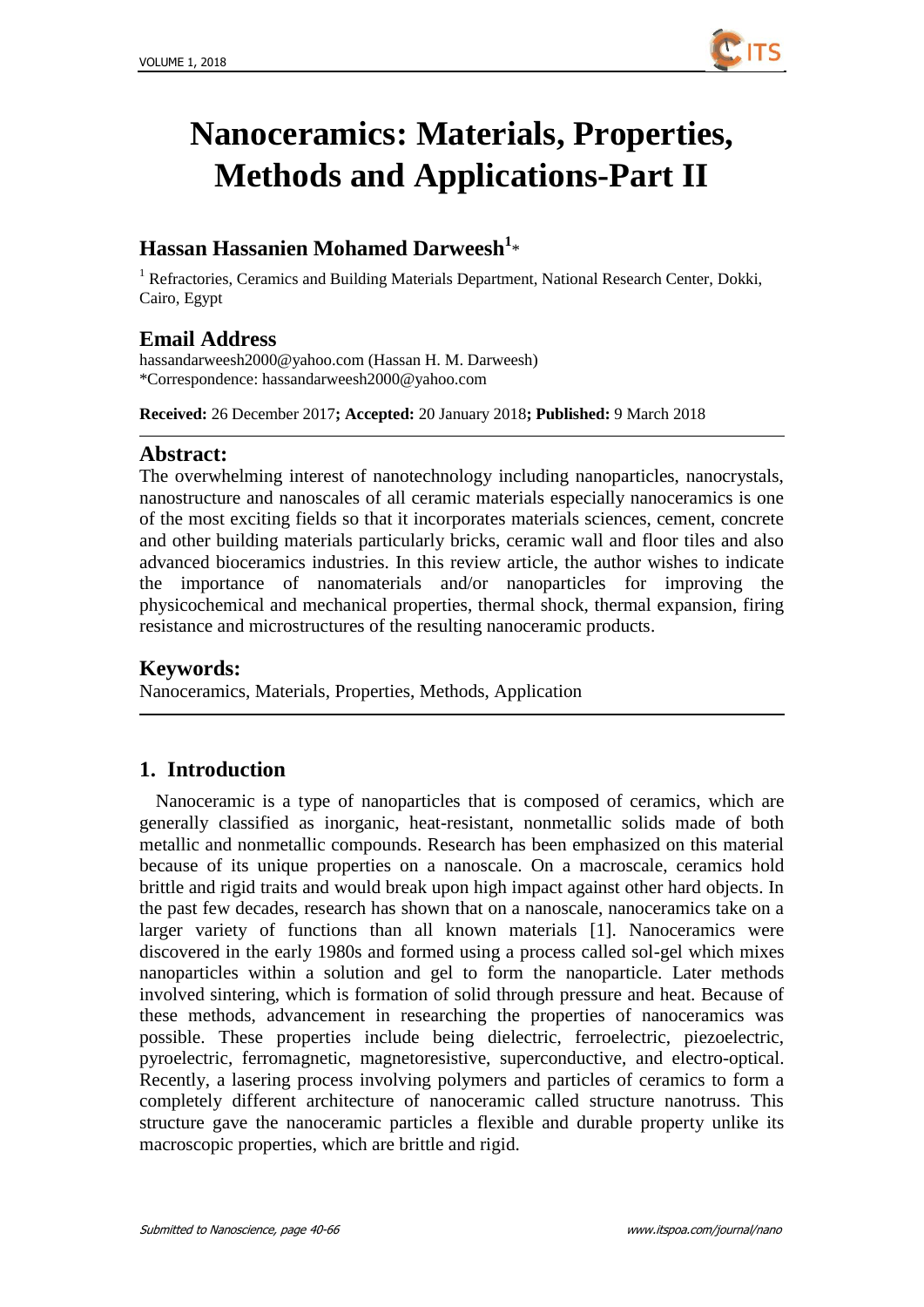

# **2. Properties of Nanoceramics**

The nanoceramics have unique properties because of their size and molecular structure. These properties are often shown in terms of various electrical and magnetic physics phenomenon which include:

1. Dielectric: An electrical insulator that can be polarized (having electrons aligned so that there is a negative and positive side of the compound) by an electric field to shorten the distance of electron transfer in an electric current.

2. Ferroelectric: Dielectric materials that are able to be polarized in more than one direction (the negative and positive sides can be flipped through a certain electric field).

3. Piezo-electric: Materials that accumulates an electrical charge when mechanical stress (bending, pressured, etc.) is applied to it.

4. Pyro-electric: Material that can produce a temporary voltage when there is a certain temperature change, hot or cold.

5. Ferromagnetic: Materials that can to sustain a magnetic field after being magnetized by source.

6. Magnetoresistive: Materials that can change electrical resistance in accordance to an external magnetic field.

7. Superconductive: Materials that exhibit zero electric resistance when cooled to a critical temperature.

8. Electro-optical: Materials that change in optical properties when place in an electric field.

Nanoceramic is more than 85 % air and is very light, strong, flexible, and durable. The reason for these qualities to all be present in a single material is fractal nanotruss, a nanostructure architecture developed by Julia Greer [2]. They developed a technique in order to construct these nanostructures using a "three-step process" for creating these complex structures [3]. The nanoceramic Greer is currently using is called alumina, or aluminum oxide, and its maximum compression is about 1 micron from a thickness of 50 nanometers. After its compression, it can revert to its original shape without any damage on the structure. Since this is nanotruss was coated with alumina, different molecules could yield a different result.

# **3. Sintering**

Sintering is the process of consolidating nanoceramic powders using high temperatures to pressure the powder into a solid material. High temperature sintering results in a rough material that deteriorates the properties of ceramics and requires a lot of time to obtain an end product. This technique also limits the variety of geometry possible for the final form of the nanoceramic. Because of these disadvantages, microwave sintering has been developed to overcome the time and energy problems of the previous technique. In microwave sintering, radiation is produced from a magnetron, a device that produces electromagnetic waves, to vibrate the powder and thus heating them. This method allows for heat to be instantly transferred across the entire volume of material instead of a graduate temperature gradient [1]. They first start placing the nanopowder in an insulation box that is composed of low insulation boards in order for the microwaves to pass through it. They place it in an insulation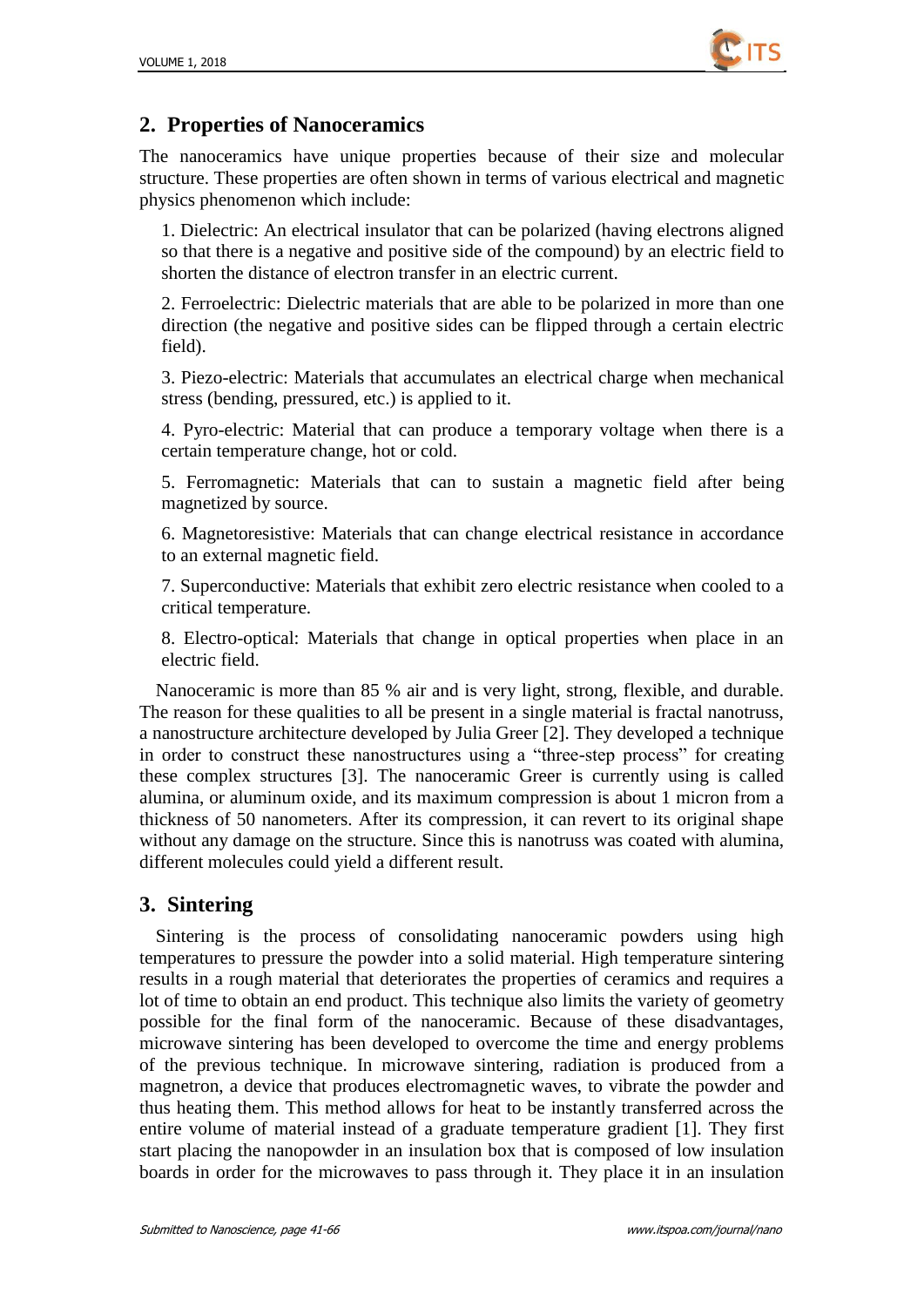

box in order to increase the temperature because nanoceramics don't absorb microwave energy well in room temperature. Inside the boxes are suspectors that absorb microwaves at room temperature to act as an initial heat source and initialize the sintering process. When the box is placed in the microwave furnace, the microwaves heat up the suspectors, to about 600  $\mathcal{C}$ . Then, the nanoceramics start to absorb the microwaves and bind the nanoparticles together.

# **4. Applications**

Nanoceramics, due to its vast amount of mechanical properties, have a large variety of functions and can be applied to many fields. These fields include energy supply and storage, communication, transportation systems, construction, and medical technology. There are also physical applications such as nanoceramics in nanotruss architecture. In this form, nanoceramic holds very flexible and durable properties so a macroscale version would make the material very light and yet be as strong as current building materials like concrete or steel. Medical technology has been using nanoceramics for bone repair and developing material that can enter the body without conflict [4]. Really, many of the technology have not advanced enough to have a large scale test for these properties. Further advancement in a large scale production of nanoceramics is needed to fully utilize the functions. Ceramic floor and wall tiles are building materials which are designated for use as floor and wall coverings both indoors and outdoors regardless of shape or size. The ceramic bodies in general, are formed of a mixture of clays, quartz, fluxes, colors and other raw materials. They undergo some processing such as milling, screening, blending and wetting. Tiles are shaped by pressing methods at room temperature [5,6]. Floor tiles are belonging to the 1st and 2nd groups with W. A. only up to 6 % [7-9]. There are two different types of floor tiles:

A) Floor tiles: They are dense bodies, fully vitrified, colored frequently by the color of the natural clays used in the batch or by colors, and can be obtained in various colors as well as different textures which can be achieved by additions. Many of these types are smooth surfaced and some are slightly self-glazed, others are made non-surface. They are characterized by high resistance to abrasion, weather stains, etc.

B) Quarry tiles: The quarry tiles are thicker and frequently larger than floor tiles and having a simple coarser surface texture with W. A. between 2-5 %. These types of tiles are used mainly in floors of kitchens, public buildings, balconies, terraces, porches, silos and yards as well as wall linings.

C) Decorated floor tiles: These are ready dense unglazed tiles with designs in various colors of used clays. The shrinkage of the various colored bodies used in the same tile must be compatible. There is a wide range of bright colors in these colored types.

The floor tiles production all over the world is based on the available local raw materials and it is usually established near the sites of these raw materials. Since, it is considered that the transportation of raw materials over large distances is uneconomic. In addition, the simple shape of the floor tiles and the conventient size of each tile in the production, make it possible to mechanization and automization of the industry [10,11]. Many attempts were made in the world, each to use local raw materials in the production of floor tiles [12-15]. Accordingly, it was found that tiles with water absorption of 7-9 % can be prepared by replacing the expensive refractory clay type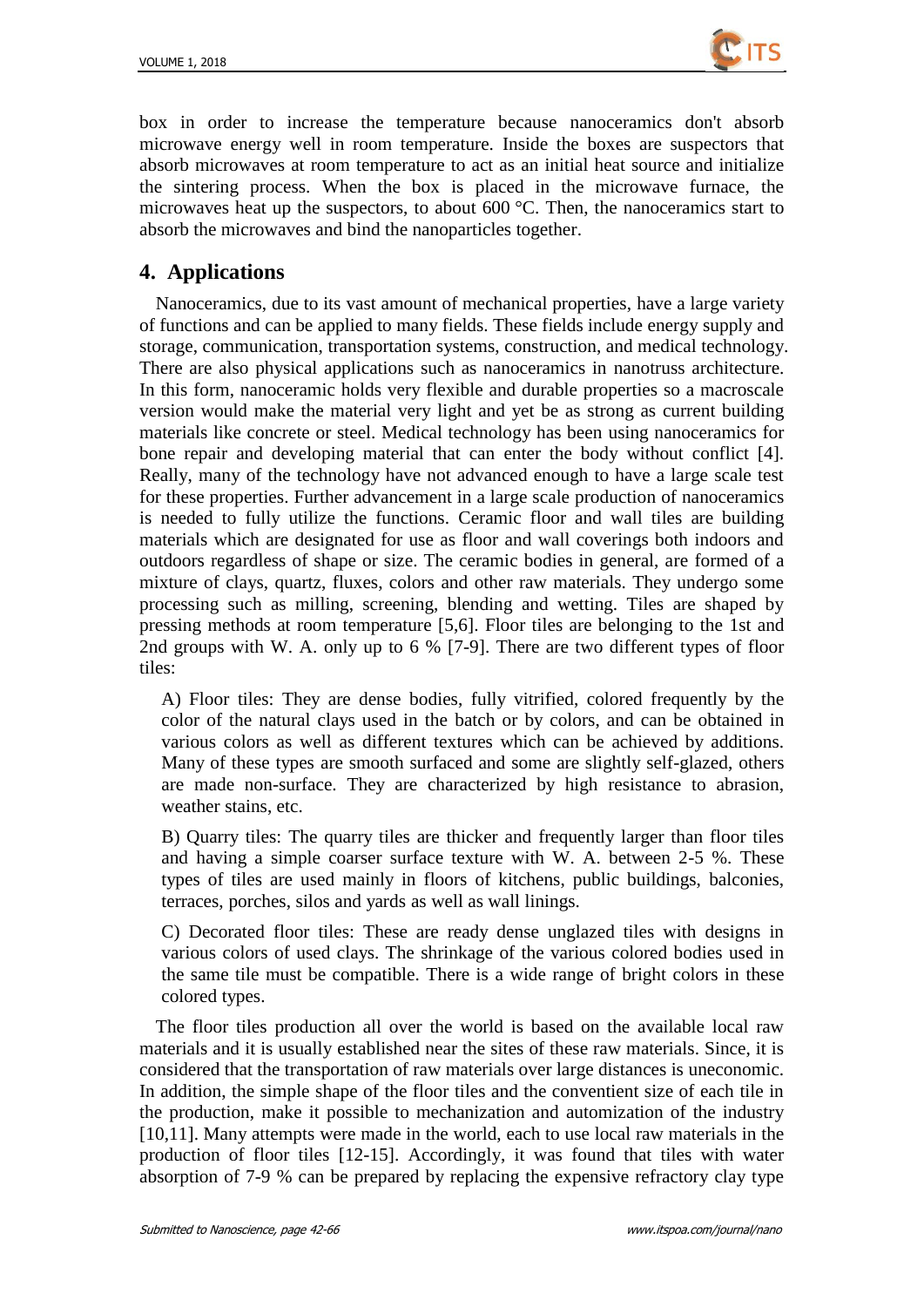

with local clay mixtures [12]. Fig. 1 demonstrates the classification of ceramic products whereas Fig. 2 shows Triaxial diagram showing areas of commercial wares.



*Figure 1. The Classification of Ceramic products.*



*Figure 2. Triaxial diagram showing areas of commercial wares.*

## **5. Raw materials**

The chemical composition of raw materials used in the ceramic industry is shown in Table 1 and are frequently classified to:

*Table 1. The chemical composition of ceramic raw materials, wt. %.*

| <b>Materials Oxides</b> | Clay                         | Feldspar       | Juartz | ∟ımestone |
|-------------------------|------------------------------|----------------|--------|-----------|
| LOI                     | $\sqrt{7}$<br>, , , <u>,</u> | 0.67           | 1.78   | 42.63     |
| SO <sub>2</sub>         | 53.47                        | 75.37<br>. ب ب | 93.63  | 0.08      |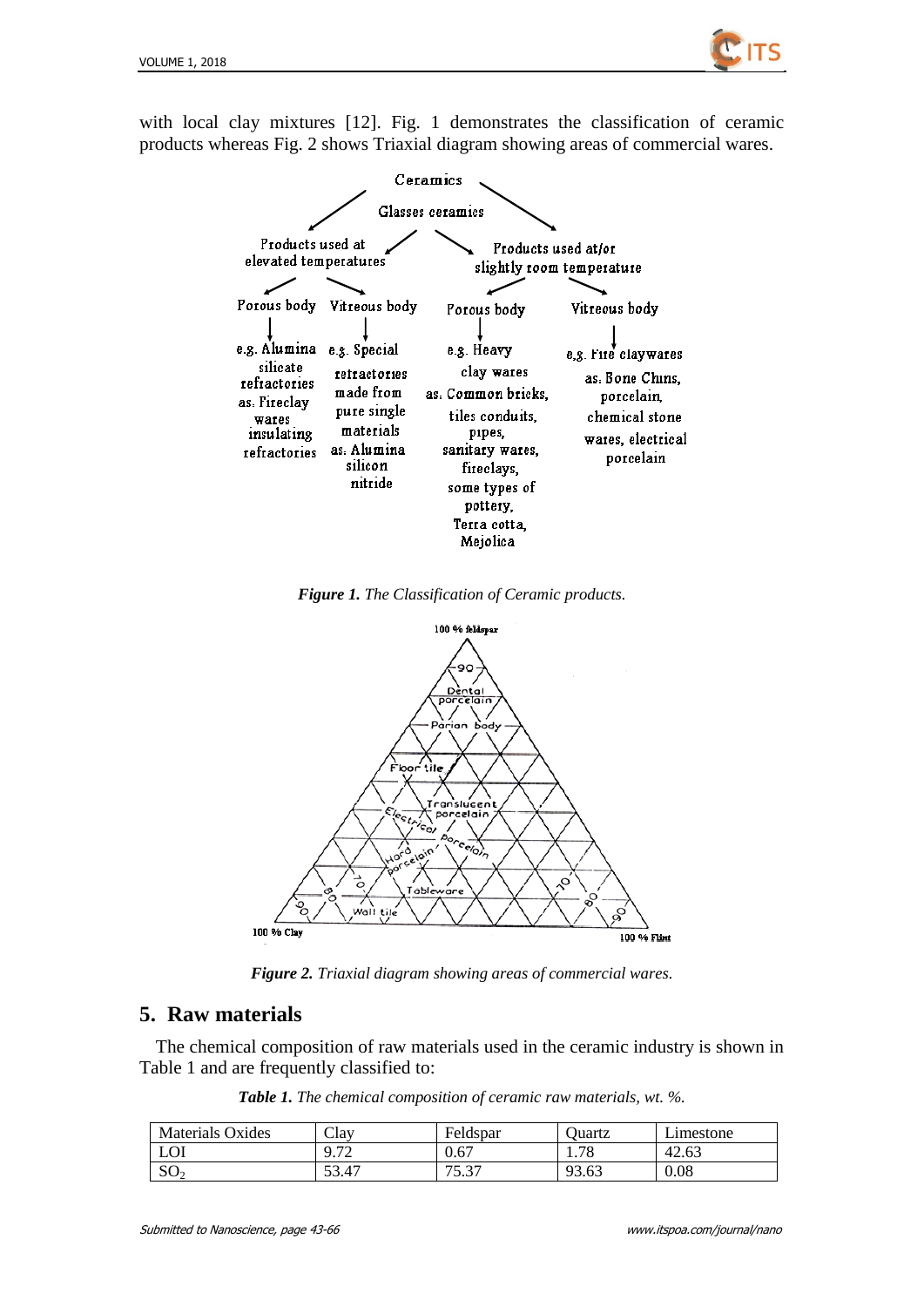

| AleO <sub>3</sub>              | 26.78 | 13.62 | 3.64 | 0.03  |
|--------------------------------|-------|-------|------|-------|
| Fe <sub>2</sub> O <sub>3</sub> | 3.99  | 0.41  | 0.08 | 0.04  |
| CaO                            | 0.60  | 0.53  | 0.18 | 56.84 |
| MgO                            | 1.38  |       |      | 0.10  |
| MnO                            | 0.03  | 0.03  | 0.02 |       |
| K2O                            | 1.18  | 5.84  | 0.14 | 0.05  |
| Na <sub>2</sub> O              | 1.15  | 3.44  | 0.17 | 0.12  |
| TiO <sub>2</sub>               | 1.12  | 0.05  | 0.16 | 0.01  |
| SO <sub>3</sub>                |       | 0.02  | 0.14 | 0.02  |
| P2O <sub>5</sub>               | 0.51  |       |      |       |
| Cr                             |       | 0.02  | 0.06 | 0.08  |

## *5.1. Fillers*

In practice, the filler of white ware bodies is always silica, either in the form of flint of sand though few bodies often used alumina. Fillers serve to open up the body facilitating the drying process, reducing the drying shrinkage and plasticity. Moreover, they are controlling the thermal expansion and contributing the whiteness of the fired bodies. Fillers are often representing a large ratio of the total body composition. So, the particle size distribution is very important in the determination of the particle packing in the body. This is in turn affects the drying and firing shrinkage. Therefore, the fineness of the filler affects to a large extent the thermal expansion of the fired body. Fillers are high melting, chemically resistant inorganic materials whose main function is to reduce a ceramic body's tendency to warp or distort when fired to high degrees of temperatures that results in the formation of glass in the body. They also play an important part in determining the thermal expansion of the fired body. Free silica in the form of quartz, added as a ground sand or flint, is by far the most common filler used in white wares and many other ceramic bodies. Though alumina is an important ingredient in many refractory and technical ceramic bodies, it is in a few tableware bodies [7,16-22].

### *5.2. Quartz sand*

Quartz sand or silica is the most abundant oxide in the earth's crust. It is estimated that silica occupies approximately 19 wt. % of the outer 25 miles of the earth. White wares often contain silica in the form of silicates, i.e. silica can be combined with other elements to form the silicate minerals, but a large proportion occurs as free silica, mostly in the form of quartz. Since this is the mineral form which is stable under the normal atmospheric conditions. Earthen wares for an example are containing 72-76 % silica. In many countries like UK, flint is the popular form of silica component of white wares, though the continental countries have used quartz sand for many years. Recently, however and mainly for economic purposes, many British manufacturers have taken to the continental practice and replaced flint with sand in their formulations. Sandstones are common rocks, but the sandstone pure enough to use in white ware bodies are infrequent. Many contain iron compounds which stain them brown or red colors [6,10,17,19]. Generally, quartz exists in two forms differing slightly in density. Below 573 ºC, β-quartz, the denser form, is the stable one, while above this temperature, -quartz is stable. The change between the two occurs rapidly as the temperature changes through 573  $\mathbb{C}$  and since only a comparatively small displacement in the relative positions of the  $SO<sub>4</sub>$  tetrahedra is removed. This type of change between high and low temperature modifications of silica is referred to as a displacive change. When quartz is subjected to temperature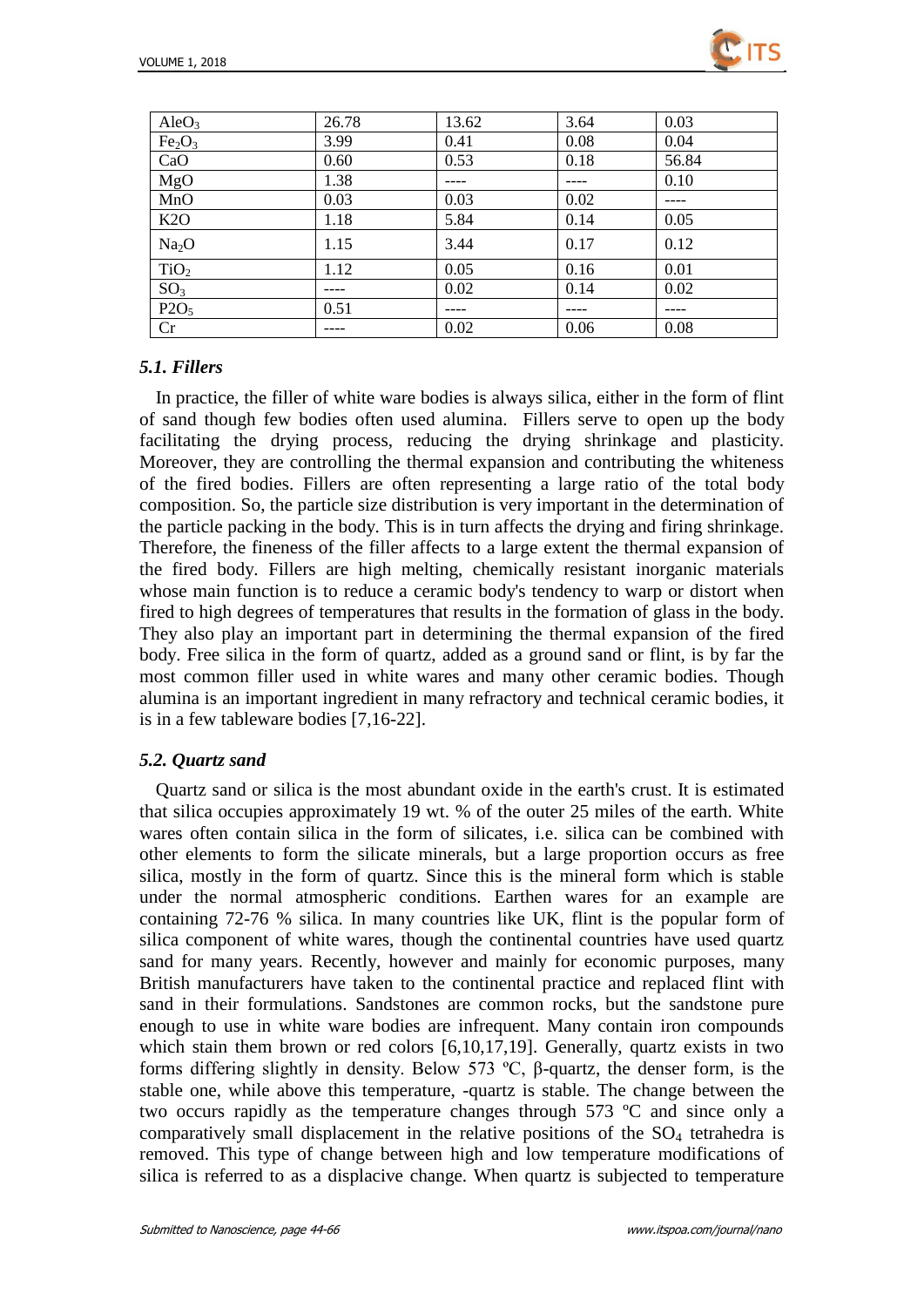

above approximately 1000  $\mathbb{C}$ , bonds between atoms are broken and a new crystal structure results. The mineral cristobalite has such lower density than quartz. Since the change involves a major reconstruction of the crystal. Cristobalite also exists in and modifications [5,6,9,10,17]. The transformation of quartz to cristobalite is slow and dependent on the temperature and time of firing. Also, on the presence of mineralizers which promote the change. The amount of formed cristobalite for a particular firing temperature depends largely on the size of the present quartz particles. The general scheme [5,6,23] of the polymorphous transformation of quartz at different temperatures may be represented as follows:

$$
\alpha\text{-Quartsz}\leftrightarrow 573\text{ °C}\leftrightarrow \beta\text{-Quartz}\tag{1}
$$

$$
\beta\text{-Quartz} \leftrightarrow 870^{\circ}\text{C} \leftrightarrow \beta_2\text{-Tridymite}
$$
 (2)

- $β_2$ -Tridymite  $\leftrightarrow$ 1410<sup>o</sup>C ↔ β-Cristobalite (3)
- β-Cristobalite  $\leftrightarrow$ 1220-1280 °C  $\leftrightarrow$  α-(4)

Cristobalite

- $\beta_2$ -Tridymite  $\leftrightarrow$ 1163 <sup>o</sup>C  $\leftrightarrow$   $\beta_1$  Tridymite (5)
- $B_1$ -Tridymite  $\leftrightarrow$ 1170 °C  $\leftrightarrow$  α-Tridymite (6)

#### *5.3. Flints*

Flints contain small amounts of water, minute air spaces and interstitial amorphous silica due to its mode of formation from the skeletons of sponge-like organisms which dissolved in sea water and were later deposited in chalky deposits. The fine microstructure of flints makes it more reactive than quartz and in particular it converts during firing more readily to cristobalite (another crystalline form of silica) which is profoundly affects the thermal expansion of the body [5,20]. Flint occurs as hard nodules in the middle and upper parts of the chalk deposits often arranged in layers along bedding planes separating the beds rather than evenly distributed throughout the chalk. Therefore, flints were formed by precipitation from silica in solution. This is confirmed by the fact that the white skin of flint gradually varies in composition from  $CaCO<sub>3</sub>$  to silica. In order to prepare flints for use, flints pebbled from the sea shore or from chalk deposits are calcined up to  $1100$  °C to make it friable, to facilitate its grinding to the required fineness (45-50 % less than 10  $\mu$ ). During calcinations, flints easily shatter due to expansion of air and water pockets within the structure. This changes its color from black to white as an organic material is burnt off. The specific gravity of flint is 2.62 reduced to 2.50 after calcination due to the exfoliation of the flint on heating and to a lesser extent to the formation of cristobalite (spec. gr. 2.3). About 18 % of quartz is converted to cristobalite during calcination process of flint. The calcined flint is wet ground to the required size and used in a slop form in the body mix. Grinding to the correct fineness is very important since it affects the extent of conversion of quartz to cristobalite during firing of the body [5,6,10,17]. Flints of interest to the potter are divided to Chalk flints which are generally large lumps with a thick chalk crust, wash mill flints which are by-products of the cement industry and by far most important source of free silica for earthenware and tiles and beach flints which are smooth flint pebbles that occur on a number of beaches at the southern coasts of England, and at the northern coasts of Belgium and France, where the surface chalk is completely washed away [5,6,9,10,17]. Flint is composed of extremely small crystals of quartz. The surface of each minute crystal is available for conversion. Consequently, more cristobalite is formed in a body in which flint is the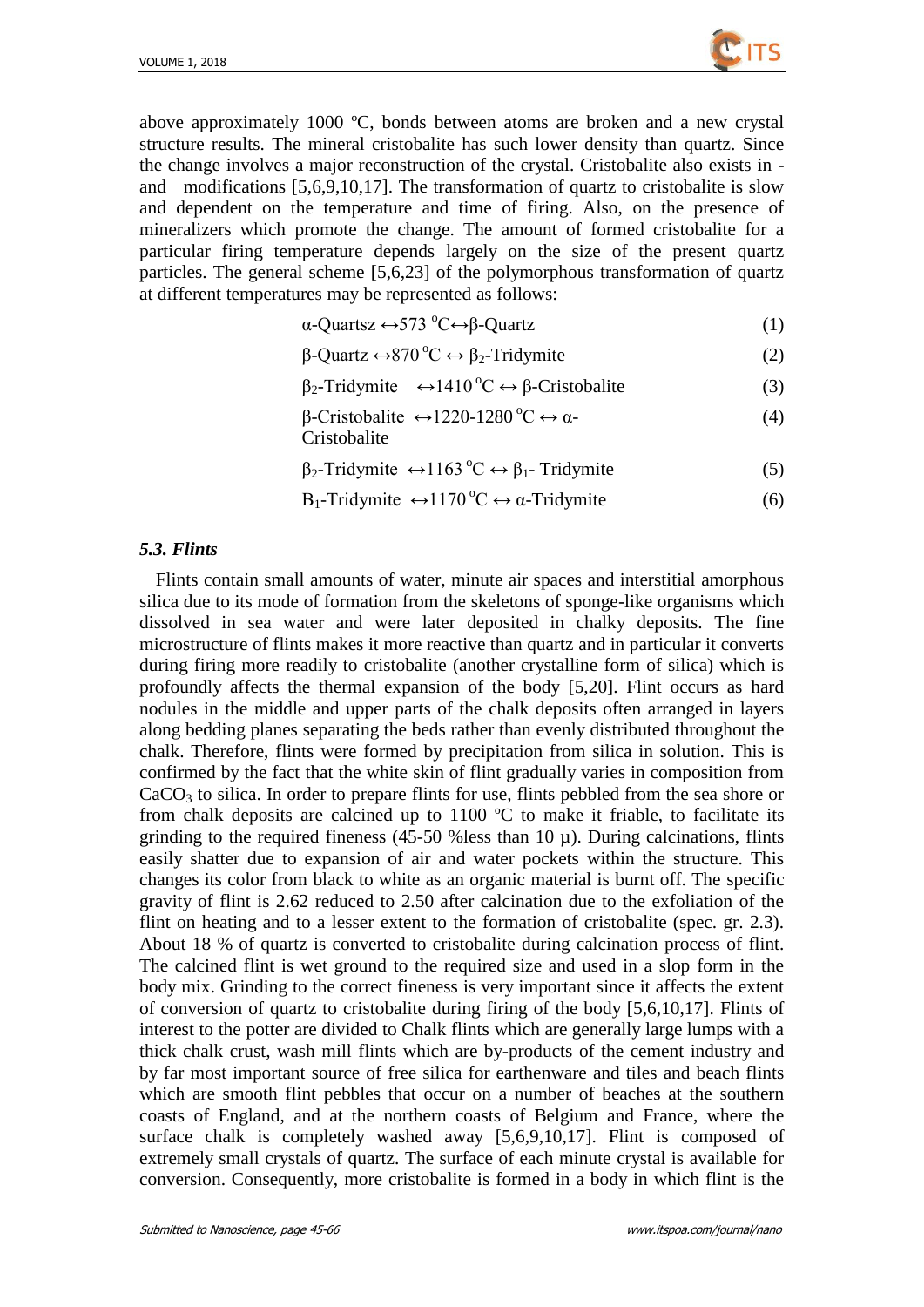

filler than in the same body in which the ground sand is substituted for flint. Therefore, flint is preferred in the earthenware industry. Since, the contraction which accompanies the change as the cristobalite cools is an important factor in preventing crazing [5,6,9,10,17]. They are added and usually used in ceramic tiles or any ceramic masses as fillers. It is a common accessory constituent in clays used for the production of tiles [24]. Quartz relics act as a source of flaws in ceramic products. To get over it, the grain size of the quartz should be greatly reduced. In this case, it participates readily in the liquid (or glassy) phase formation.

#### *5.4. Fluxes*

A flux is a material which reduces the fusion temperature of the materials or mixtures to which it is added. It is not strictly possible to divide material to fluxes and refractory materials, since whether or not a material acts as a flux depends not only on the material itself but also on the material to which it is added. It is good mention that as the alkali content increases in a fluxing material, its fluxing action increases. The  $F_2O_3$  content of the fluxing material must be in its lowest content, or it will impart its color to the fired ceramic body. Also, the grain size of the fluxes is of great and vital importance [5-7,10,16,20-22]. Fluxes are constituents which melt when the ware is fired and cooled. The glass solidifies and provides the bond which holds the whole mass together. This accounts for most of the fired strength of the pottery ware. Cornish stone, feldspar and nepheline syenite are fluxes [10,18,25].

### *5.5. Feldspar*

It is essentially a mixture of two feldspars namely, orthoclase-potash feldspar, KAl $Si<sub>3</sub>O<sub>8</sub>$  or K<sub>2</sub>O. Al<sub>2</sub>O<sub>3</sub>. 6SiO<sub>2</sub> and albite-soda feldspar, NaAlSi<sub>3</sub>O<sub>8</sub> or Na<sub>2</sub>O. Al<sub>2</sub>O<sub>3</sub>.  $6SiO<sub>2</sub>$ . Small amounts of mica and quartz are usually present. The feldspar is often extracted by normal quarrying or mining with visual control over the extracted material at the quarry face. Briefly, the method starts by crushing the rock to less than one inch by means of jaw and gyratory crushers which followed by wet milling to pass a 30 mesh sieve. The three stage froth flotation process which follows, first removes the mica, garnet and other similar materials. Then, the feldspar is frothed from the quartz. Finally, the separated feldspar undergoes a further flotation to reduce the quartz as much as possible. The concentrated feldspar and quartz which are separated by this method are then dried and stored. Although the feldspar contains about 5 % of quartz and the quartz contains 6-8 %of feldspar [6,10,17,25]. The temperature at which the individual fluxes start to melt is largely depending on the total alkali content and the particle size of the material. Mica, particularly in the extremely finely divided form in which it occurs in the clays, is one of the first of glass-formers to melt. The outer fluxes all resemble one another at the lower temperature, e.g. pressed discs of Cornish stone, feldspar and nepheline syenite when fired up to  $1100$   $\degree$  have very much the same appearance-hard and with sharp well defined edges. As the temperature is raised, the expected variation becomes apparent with the nepheline syenite showing the greatest tendency to flow. So, increasing the amount of flux in a body will not necessarily reduce the fired porosity, particularly at relatively low temperatures [18,25]. Schuller and Jager [26] showed that the viscosity of feldspar melts increased with the rise in  $K_2O / Na_2O$  ratio. Schuller [11] found that soda feldspar seems to increase the reactivity of the melt and promotes the attack on the aggregates of primary mullite  $(3A_2O_3.2SiO_2$  or  $A_3S_2$ ) at a higher temperature. Table 2 illustrates the chemical analysis of some commercial fluxes.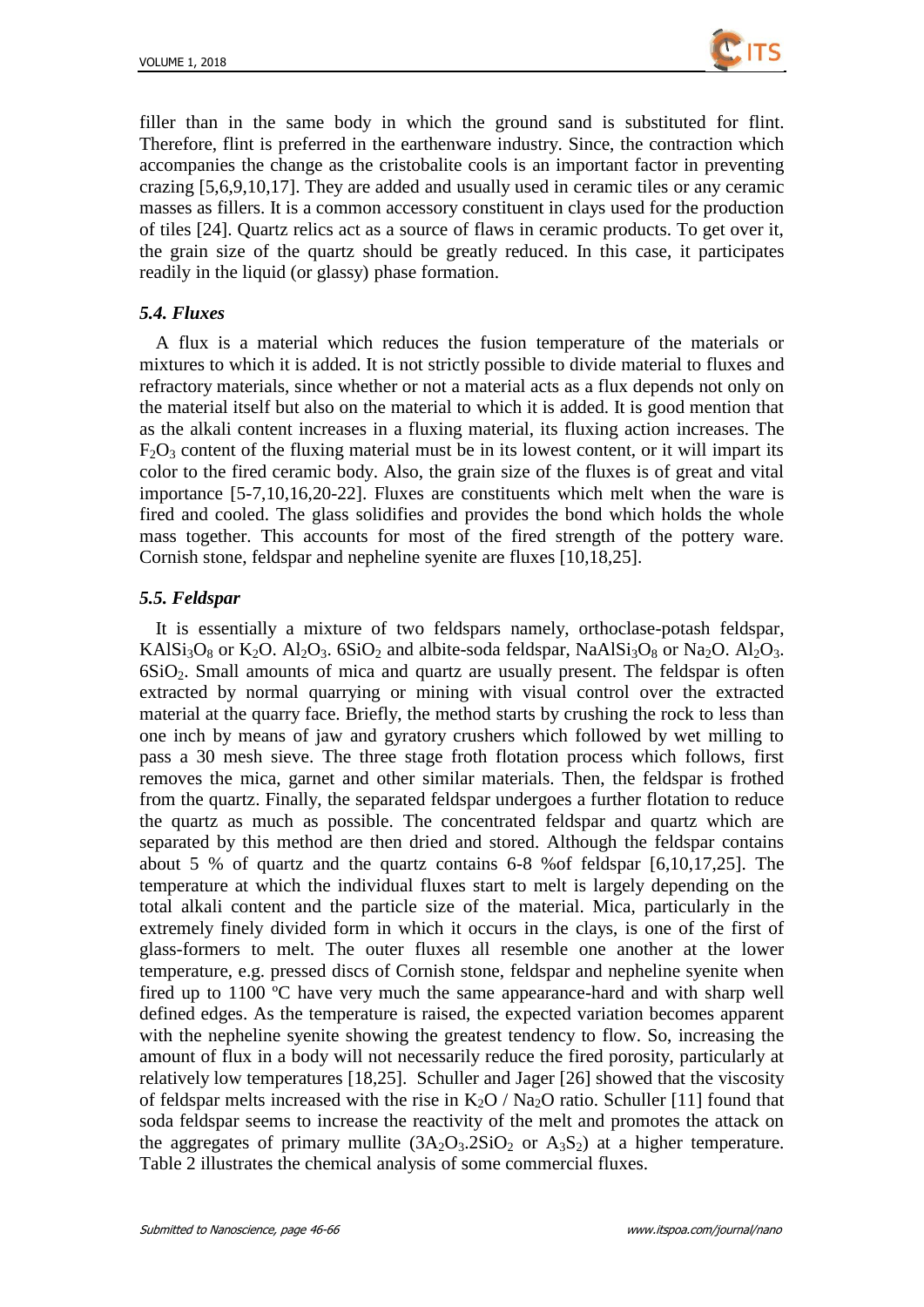

|                                | Feldspar      | Cornish stone | Neph. Syen. 1 | Neph. Syen. 2 |
|--------------------------------|---------------|---------------|---------------|---------------|
| SiO <sub>2</sub>               | 67-70         | 72-74         | 61.0          | 56.0          |
| TiO <sub>2</sub>               | 67-70         | $0.05 - 0.15$ | 0.0           | 0.1           |
| $Al_2O_3$                      | $16-18$       | 14-16         | 23.0          | 25.0          |
| Fe <sub>2</sub> O <sub>3</sub> | $0.1 - 0.3$   | $0.1 - 0.3$   | 0.07          | 0.08          |
| CaO                            | $0.3 - 0.5$   | $1.5 - 1.9$   | 0.6           | 0.75          |
| MgO                            | $0.03 - 0.15$ | $0.05 - 0.20$ | 0.10          | 0.0           |
| $K_2O$                         | $9.0 - 11.0$  | $4.0 - 4.5$   | 4.5           | 9.2           |
| Na <sub>2</sub> O              | $2.5 - 3.3$   | $3.0 - 4.0$   | 10.0          | 8.1           |
| <b>LOI</b>                     | $0.4 - 0.7$   | $1.0 - 2.0$   | 0.6           | 0.75          |

|  | Table 2. Comparative analyses of some commercial fluxes, wt. %. |  |
|--|-----------------------------------------------------------------|--|
|  |                                                                 |  |

### *5.6. Nepheline Syenite*

It contains a high alkali ratio (9-10 %) and therefore it is considered as a powerful flux. So, it can be used in a body composition of glazes and porcelain enamels have increased considerably over the last 20 years. It is claimed that the substitution of nepheline syenite instead of feldspar in the ceramic body reduces the firing temperatures resulting in saving time and fuel. Also, it increases the firing ranges. There are two main sources for nepheline syenite in Canada known as "Lakefield variety" and in Norway known as "North Cape variety". The second variety has a total alkali content and  $K_2O/Na_2O$  ratio greater than those of the first. Therefore, the Norway variety has a higher fluxing action than the Canadian [7-9,16,20-22].

### *5.7. Cornish stone*

It is clear from Table that Cornish stone is not a powerful flux as either feldspar or nepheline syenite where its total content is considerably less, but it was however very widely used as a flux in this country being the only native deposit of fluxing material commercially viable and therefore its use has declined recently, and feldspars and nepheline syenite being imported to replace it. In fact, the Cornish stone is effectively a mixture of kaolin and feldspar. Generally, it is graded on the basis of its color. There are three Cornish stone varieties known as "Hard purple", "Mild purple "and "Dry white". All varieties contain feldspar, quartz, clay minerals, mica, fluorspar  $(CaF_2)$ and other minor impurities. The purple varieties are the richest in feldspar, while the white variety is the poorest. Hence, the hard purple is the strongest flux and the dry white is the weakest. The color is mainly due to the impurity content exist in the fluorspar of the stone. During firing, as the feldspar and fluxing ability increases, the fluorspar content increases too. This often accompanied with the emission of fluorine. This is usually detrimental to both environment and human health [7,16,17,20-22].

### *5.8. Talc*

It is a magnesium silicate and a member of montmorillonite group having the formula of 3 MgO. 4 SiO<sub>2</sub>. H<sub>2</sub>O and it is a very cheap source of magnesia which is acting as a flux. The presence of Talc in bodies that fired at high temperatures results in the formation of cordierite. This imparts low thermal expansion and therefore good thermal shock resistance. This makes it to be more suitable for the production of table wares. The only disadvantage is the very narrow range of firing which makes it easily distort on firing. Furthermore, according to its lower expansion, they become more difficult to match with the glaze of a suitable expansion or decorate to an acceptable standard. It is believed that lime-bearing talc in particular gives bodies of low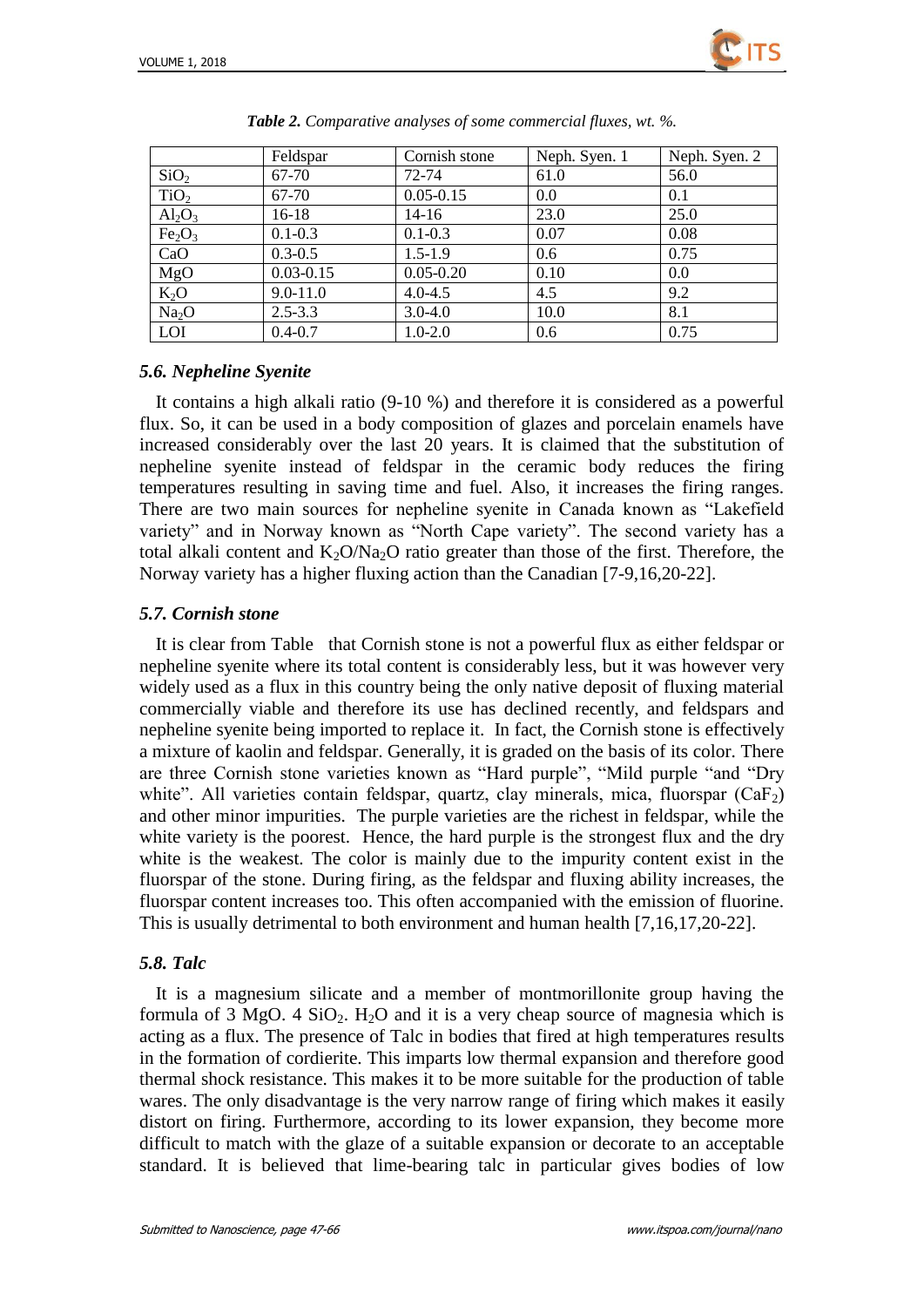

shrinkage the high strength and good crazing resistance. They are successfully used in the manufacture of both table wares and wall tiles [5,7-9,16,20-22].

#### *5.9. Clays*

Generally, clay minerals are often formed from the decomposition of igneous rocks as granite which is composed mainly of roughly equal proportions of potash mica  $(K_2O. 3 \text{ Al}_2O_3. 6SiO_2. 2H_2O)$ , quartz  $(SiO_2)$  and potash feldspar  $(K_2O. Al_2O_3. 6SiO_2)$ . Kaolinitic clay was the decomposition or kaolinization of feldspar in the presence of air and water [5,6,10,16,17] as follows:

$$
K_2O.3Al_2O_3.6SiO_2 + 2H_2O \rightarrow Al_2O_3.2SiO_2.2H_2O + K_2O + 4SiO_2 \tag{7}
$$

Kaolinite is a crystalline material in which the crystals are being flat and extremely small hexagonal in shape. The crystal size may vary from 5  $\mu$  to 1  $\mu$  0r 10<sup>-4</sup> meters which in turn responsible for their extreme properties [7-9,16,20-22]. It is well known that clays supply the plasticity or workability which simplifies the manufacture of clay wares and also account for the dry strength of the unfired article. So, materially assist in reducing handling losses. The properties of any particular clay are depending mainly on a number of factors including the type and amount of the clay minerals, the particle size and size distribution of the clay and the other minerals invariably present. When the clay is formed from the parent rock, it may have been deposited at its place of origin and hence, it is known as "Primary or residual clay", but if it is transported by means of water or winds or any other means and deposited into a distance away is known as "Secondary or sedimentary clay" [5,6,17]. At the temperature range 100- 200  $\mathbb{C}$ , the volume of certain argillaceous minerals shrinks as a result of the water loss which causes a dimensional change. At the temperature range  $200-300$  °C, the oxidation of certain organic materials present in argillaceous minerals begins. The degree of oxidation depends on the nature of the organic materials, the amount of oxygen available in the furnace and the readiness with which this can penetrate into the mass of the argillaceous material in order to promote the oxidation. In general, the degree of oxidation increases with rising temperatures [5,6,10]. The most important clay mineral for potters is kaolinite  $(Al_2 Si_2 O_5 (OH)_4$  or  $Al_2O_3$ .  $2SiO_2$ .  $2H_2O$  or  $AS<sub>2</sub>H<sub>2</sub>$ ), which is seen in the electron microscope to crystallize into minute hexagonal plates. The Kaolinite is a decomposition product of feldspar which starts to decompose in the temperature range 450-500  $\mathbb C$  to metakaolin (Al<sub>2</sub>O<sub>3</sub>. 2SiO<sub>2</sub> or AS<sub>2</sub>) and water vapor [9,17].

$$
Al_2O_3.2SiO_2.H_2O \to 450-500\,^{\circ}C \to Al_2O_3.2SiO_2 + 2H_2O\tag{8}
$$

The reaction is accompanied by an expansion so that the ware at this step is larger than when it entered the kiln. At about 980 oC, a sudden evolution of heat accompanies the complete breakdown of the structure with the formation of mullite (3Al2O3. 2SiO2 or A3S2) and quartz minerals.

$$
Al_2O_3.2SiO_2 \rightarrow 980\,^{\circ}\text{C} \rightarrow 3Al_2O_3.2SiO_2\tag{9}
$$

#### *5.10. Limestone*

It is an important ingredient in wall tiles. It is used in wall tile body composition because of its ability to produce bodies of very low moisture expansion which it is particularly very important in tiles, where the highly porous body would otherwise be prone to adsorbmoisture in use and expand, with the inevitable crazing of the glaze [6,10,17]. Lime is often used at about 10-12 wt. % addition in tile bodies reduces the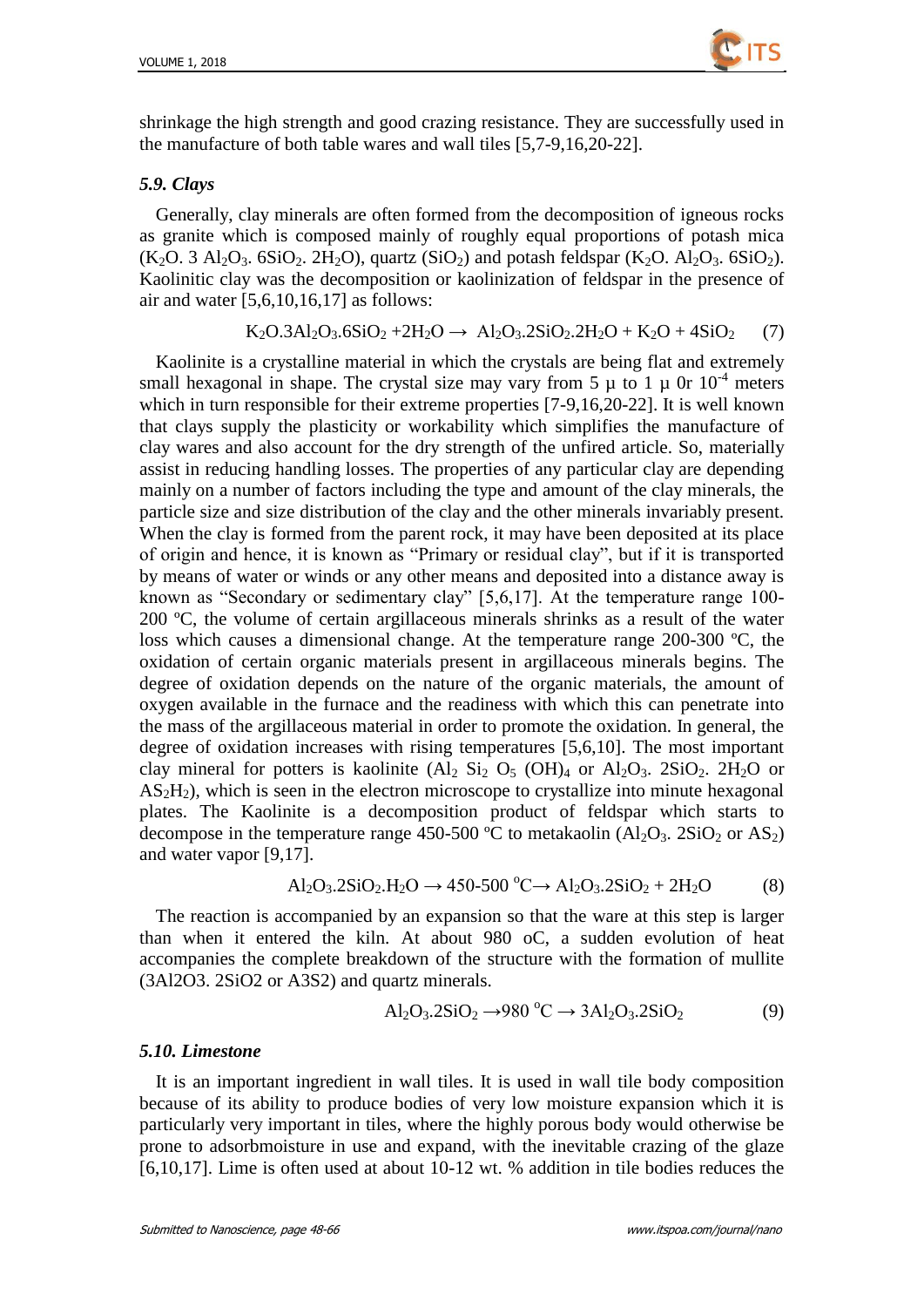

amount of glassy phase formed in firing. This is the feature of the body which is prone to moisture expansion. Its behavior during firing is more complex. So, it cannot be classified simply as a filler or flux. On firing, it is first starts to decompose to CaO and  $CO<sub>2</sub>$ ↑ evolved as follows:

$$
CaCO3 \rightarrow 700-900 \,^{\circ}\text{C} \rightarrow CaO + CO3\uparrow \tag{10}
$$

Then the resulting CaO can react with other constituents to form anorthite-lime feldspar  $(CaAl<sub>2</sub>Si<sub>2</sub>O<sub>8</sub>)$  rather than enter into the glassy phase. This reduction in glass content virtually eliminates firing shrinkage and the considerable problems which were associated with variations in size due to normal fluctuation in firing. Limestone (ground chalk or  $CaCO<sub>3</sub>$ ) which is commonly known as "Whiting" could also be used as an important glaze material [27]. Tiles [7,12] are generally classified according to their degree of water absorption (W.A.) into three main groups:-i- Low water absorption (W. A.  $\langle 3, 9 \rangle$ , ii- Medium water absorption (W. A. = 3-6 %) and iii-High water absorption (W. A.  $> 10\%$ ). On the other hand, the use of granite or kaolinized granite for the manufacture of red tiles by rapid firing was done giving a firing temperature 40  $\degree$  lower than the best comparable clay body one [11,27]. In some compositions, the firing temperature was found to reach 1000  $\mathbb{C}$  [28,29]. Belous; Kushel; Evplov and Ohkrimenco [30] studied the effect of both chemical and structure composition on the properties of floor tiles. They found that the presence of  $ZrO<sub>2</sub>$  had no significant effect, but the bending strength was increased by increasing the  $Al_2O_3$  content and was lowered by more SiO2 content. The compressive strength reached a maximum value 3100 MPa in presence of 95 %  $Al_2O_3$ . Most of the traditional white wares ceramics specially floor tiles fall into the category of polycrystalline aggregate in a glassy matrix, e.g. multiphase body with phases having too different coefficients of thermal expansion which may tend to develop some defects. So, for bodies made of polycrystalline aggregate in a glassy matrix, the mechanical strength and the physical properties, i.e. the ceramic parameters, are greatly influenced by the stresses developed in the glassy phase as well as corroded relics of quartz grains and numerous small mullite crystals [31]. Quartz, which is one of the gradients in the floor tile composition, is characterized by a relatively higher thermal expansion than other components, that reaches a value of 26.2 x 10 -6 between room temperature and 1000  $\mathbb{C}$  [32]. So, quartz controls the total thermal expansion of the tile body. Therefore, the extensive cracking is often result from the expansion changes accompanying the phase conversions of silica in the form of quartz, in addition to the difference in expansion between the glassy matrix and the quartz phase was proved in the work done by Genin [33], Kalnin and Coworkers [34,35] found that both young' s and their modulus as well as the strength of white wares were increased with the total amount of mullite which was also claimed by Mortel [36] in case of fast fired bodies and by Giamlem et al. [37] with the addition of anorthothite as a flux to rise the bending strength of the produced articles. Schamberg et al. [38] stated that the bending strength of the tiles can be increased with more thn 20 N/mm2 by preventing the formation of gehlenite compound by the addition of about 8 % barium compound in the tile composition and firing at 800-1200  $\mathbb{C}$ . On the other side, the strengthening of the glassy matrix of the tile bulk compositions was by increasing its  $Al_2O_3$  and decreasing its  $K_2O$  contents [39-42], whereas the MgO,  $K_2O$ and  $Na<sub>2</sub>O$  are factors governing the maturing temperature, liquid phase formation, crystallization of phases and as a result, the different properties developed.

In recent trends, to save raw materials and to reach good mechanical as well as ceramic properties of floor tiles and moreover to use both industrial byproducts and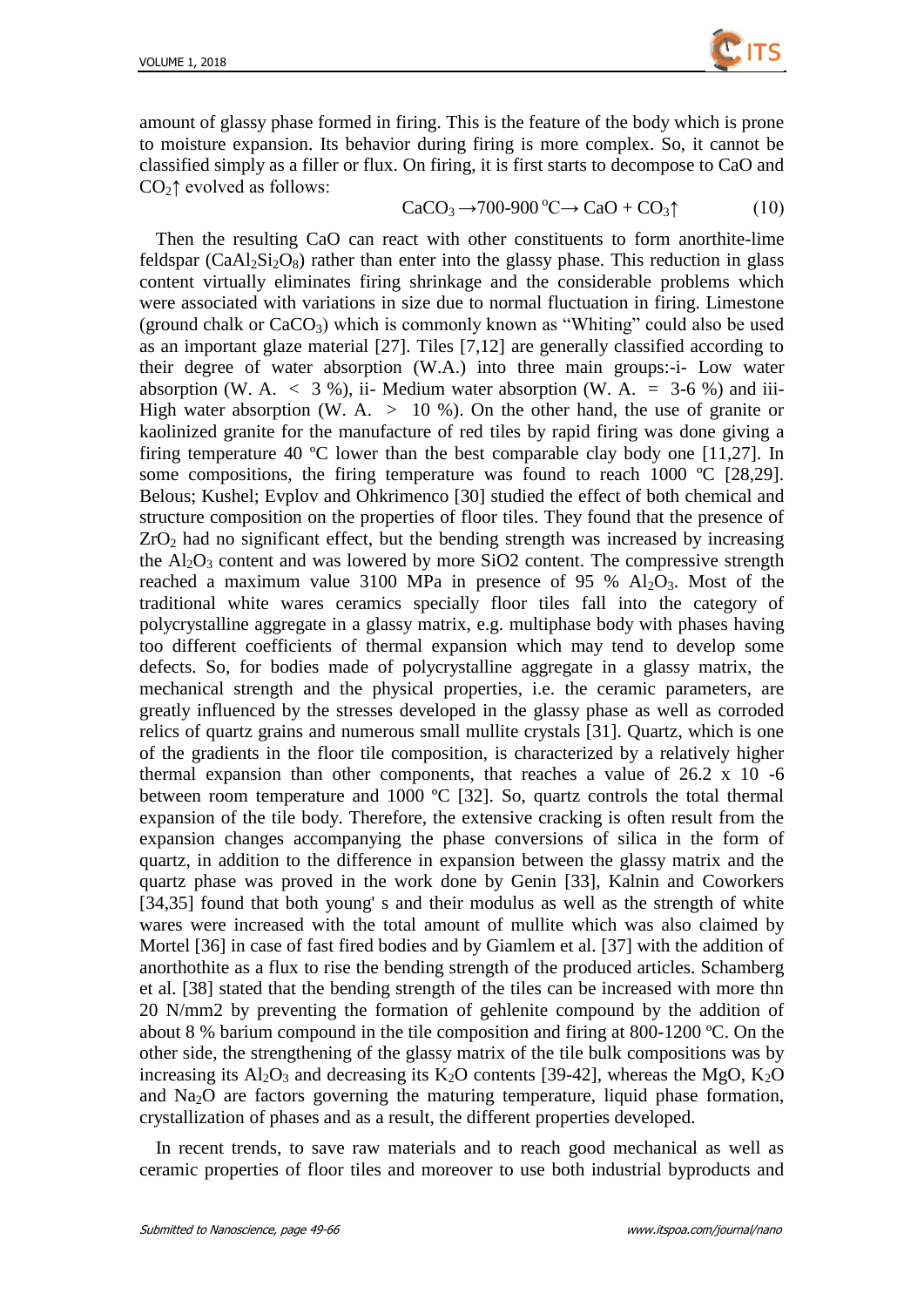

wastes, the industrial waste materials containing oxides suitable for tile composition were introduced in the tile mix composition. The most important waste materials among this field of application are both fly ash and cement kiln dust. Aggarwal et al. [43] found that fly ash from a thermal power station and aluminium industry waste can be used in the manufacture of wall tile up to 42 wt.%. The bending strength of ceramic tiles was increased and their water absorption decreased by the addition of fly ashes and slags from coal-fired power plants. The sintering effect of slags was due to the increased amount of FeO and that of ashes to the amount of alkalies in the composition [44-48]. Pinalova et al. used the tailing from a coal benification for the manufacturing of ceramic materials. A typical waste 16-20 mm diameter contained 7- 16 % moisture and 75-85 wt. % ash was examined. The waste was added to the ceramic batch and ground to a particle size 0.5 mm, mixed with water and plasticizers, and then pressed or extruded at 20-30 kg/cm<sup>2</sup>. The products were dried, fired at 800-1110  $\mathbb{C}$ , and then optionally glazed at 980  $\mathbb{C}$  to give tiles and facing materials. On the way, to increase the capacity of tile firing furnaces and decrease the energy consumption in tiles manufacture, silica flour was used in the ceramic batch composition to produce tiles glazed and fired by glost firing at 1050-1250  $\degree$  C for 20-60 minutes only [49]. Also, tiles had 1.0-1.5 % shrinkage and 13.8-14.5 MPa bending strength were produces at the Slavyanshoe plant [50] by using the waste slurry obtained during the production of water glass. This waste has a high content of  $SiO<sub>2</sub>$ (66.67 %) and alkalies (Na<sub>2</sub>O, 2.5-3.0 %) but a low content of Al<sub>2</sub>O<sub>3</sub> (0.5-0.6 %). Also, to decrease volume and weight with retained strength and decrease the firing temperature of the tiles [51], the raw mixture of tiles contains wastes from asbestos cement production was used.

Some investigators [52,53] used mining tailings and metallurgical wastes in the production of ceramic floor tiles by dewatering, grinding, pressing and firing at 1000- 1100 ºC. Mining tailings consist of argillaceous shale and sandstone, where the argillaceous shale serves as a binder, while sandstone as a flux substituted for pegmatite. Ceramic tiles of a low porosity and good mechanical properties were obtained from mixtures containing argillaceous shale 70-76, sandstone 15-20, chamotte 3-5 and bentonite 1-5 wt. % [54]. Nowadays, the use of Portland cement and electrostatic precipitated dust of cement kiln as a waste material which are the main sources of air pollution in many countries, which resemble the present day problem, be a matter of great importance due to the accumulation of large quantities of the kiln dust and its characteristics such as: light weight and fine particles so that it can be transported easily by air to many agriculture and population areas. Keijiro et al. [55] manufactured high strength ceramic tiles from slurry containing cement and mineral materials, e.g. feldspar, siliceous stone and  $SiO<sub>2</sub>$  by moulding the slurry followed by drying and firing. The cement is selected from Portland and/or white Portland cements. Abdel-Fattah et al. [56-58] studied the electrostatic precipitator dust collected from a cement kiln as received from the factory. The dust was fired between 1000-1250  $\mathbb{C}$ , then two calcines (70:30) and (50:50) were prepared by blending the raw dust and kaolin. It was stated that the dust consisted mainly of dolomitic limestone, minor amount of alkalies and quartz together with  $2 \text{ C}_2$ S.CaCO<sub>3</sub> and  $2$ C2S.CaSO4. The formed phases in the 1st calcine mix, was found to be mainly of gehlenite (C<sub>2</sub>AS), but in the 2nd mix, it was mainly of  $\beta$ -C<sub>2</sub>S. It is also very important to note that the use of CaO sources in the ceramic field and tiles production is recommended as a whiting and a flux [59]. The cement kiln dust is a mixture of finely divided particles and partially calcined raw materials with condensed volatile salts [54,55]. So, the use of dust along with kaolin in the form of calcined mix proved also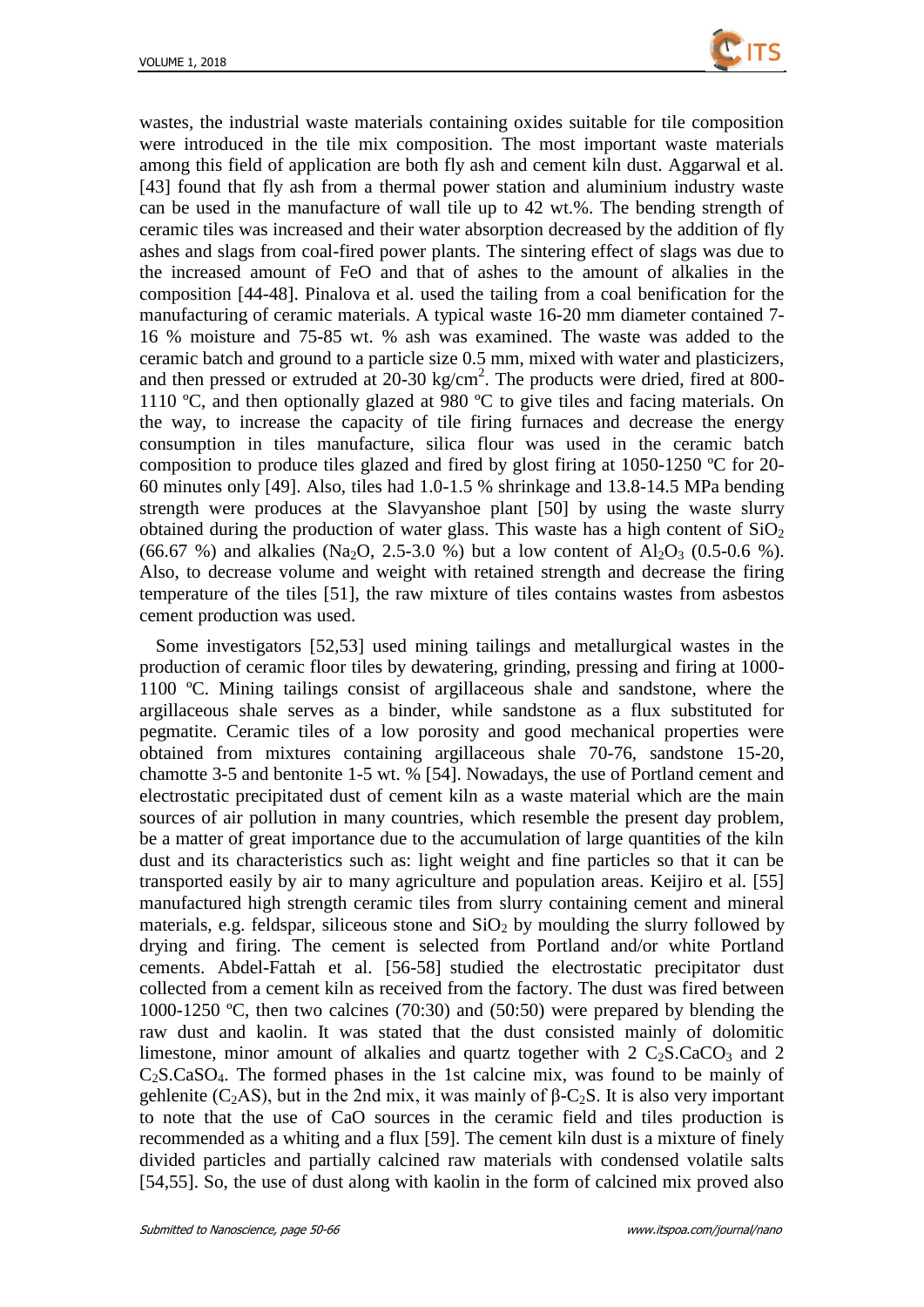

to be used successfully in replacing feldspar in porcelain bodies. Previous investigators [58,59] also reported the utilization of alkaline wastes collected from cement kilns to produce porcelaineous bodies. Due to the nature of the dust composition which contains mainly a high CaO content together with alkali oxides  $(Na<sub>2</sub>O, K<sub>2</sub>O)$  with a considerable part of the composition sometimes of FeO, the kiln dust always has powerful fluxing effects. So, it would be much suitable to use as a component of ceramic bodies. However, it must be recommended that the oxides present in the kiln dust are in the form of a complex silicate nature or a compound form. So, it can be expected that they would behave differentially from the corresponding free oxides in ceramic bodies, which would limit the possible use of this kiln dust. Therefore, the use of the cement kiln dust in the ceramic body batches, especially in the production and manufacture of floor tiles, need studies to utilize its role and to reach a good, a suitable and preferable conditions for producing tiles having maximum ceramic parameters characteristics [60,61]. The possibility to reuse the EPCKD waste as a source of CaO in the conventional ceramic industry was studied. He could be used about 20-25 wt. % of EPCKD waste to produce wall and floor tiles with good characteristics when compared with the control bodies. The physical properties in terms of water absorption, bulk density and apparent porosity, mechanical properties in terms of bending strength, thermal properties in terms of dry and firing shrinkage as well as thermal expansion were investigated (Figs. 3-5). Table 3 shows the dry and firing shrinkages of ceramic products containing different ratios of CKD at different firing temperatures. It is concluded that the addition of EPCKD waste improved and enhanced all the characteristics of the prepared ceramic bodies [61]. Darweesh and khalil [62] illustrated that the addition of 5-10 wt. % CKD waste to the Alumina cement improved the specific properties of the cement hydrated up to 28 days in terms of chemically combined water content, bulk density, apparent porosity, compressive strength, but the higher amounts of CKD content more than 10 wt. % reflected negatively on these properties (Figs. 6-8).

|              |      | CKD content, wt % |       |       |       |       |       |
|--------------|------|-------------------|-------|-------|-------|-------|-------|
|              |      | U                 |       | 10    | 15    | 20    | 25    |
| Firing       |      |                   |       |       |       |       |       |
| temperature, | 1000 | 0.022             | 0.043 | 0.105 | 0.165 | 0.189 | 0.251 |
| C            | 1050 | 0.106             | 0.152 | 0.286 | 0.482 | 0.535 | 0.603 |
|              | 1100 | 0.313             | 0.406 | 0.654 | 1.108 | 1.185 | 1.223 |
|              | 1150 | 0.473             | .518  | 0.654 | 1.312 | 1.342 | 1.363 |

*Table 3. The dry and firing shrinkage of ceramic products with various CKD content at different firing temperatures.*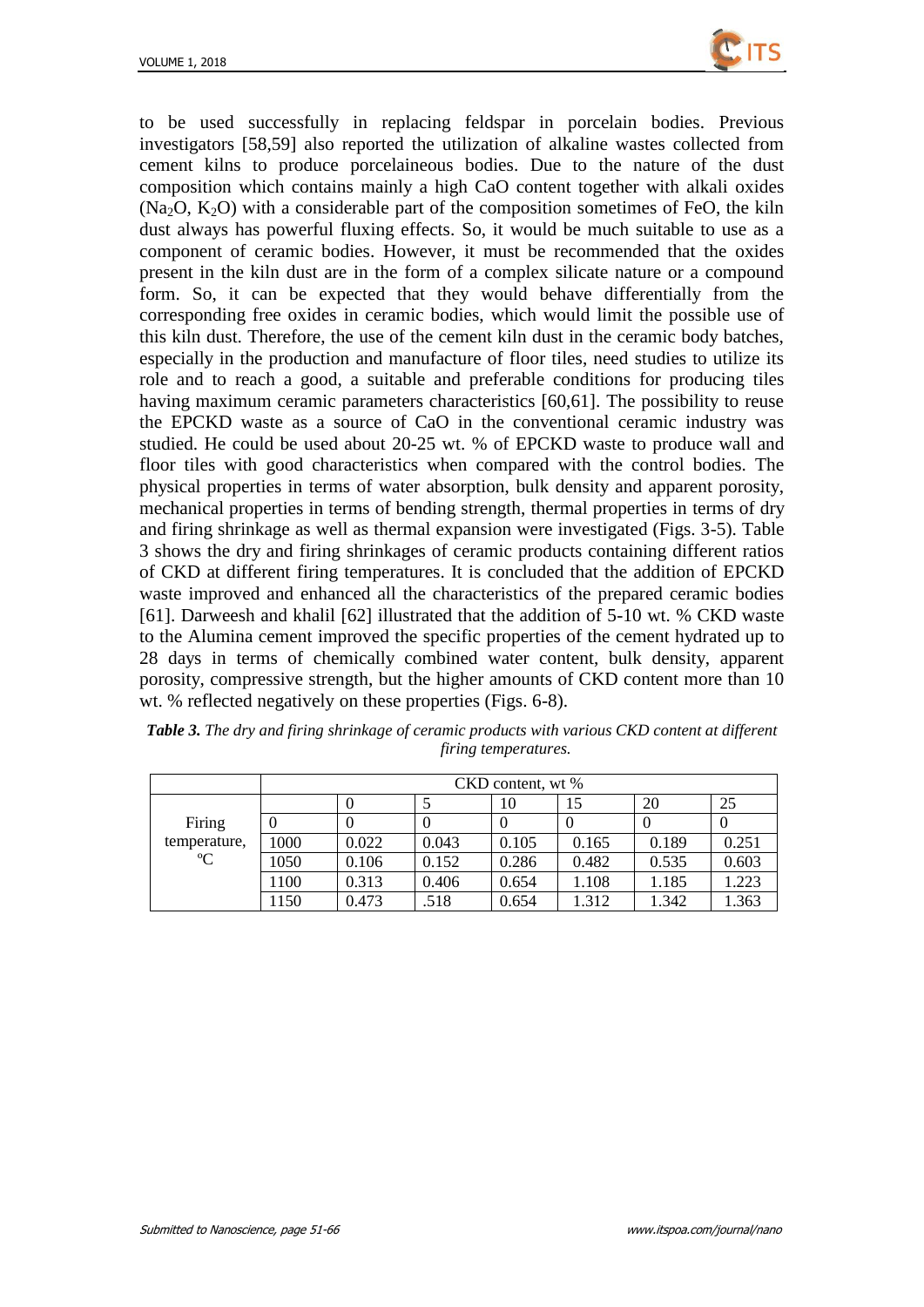



*Figure 3. Water absorption, bulk density and apparent porosity of the ceramic bodied of the base batch and the batches containing CKD waste.*



*Figure 4. Compressive and bending strengths as well as abrasion resistance of the base batch and the batches containing CKD waste.*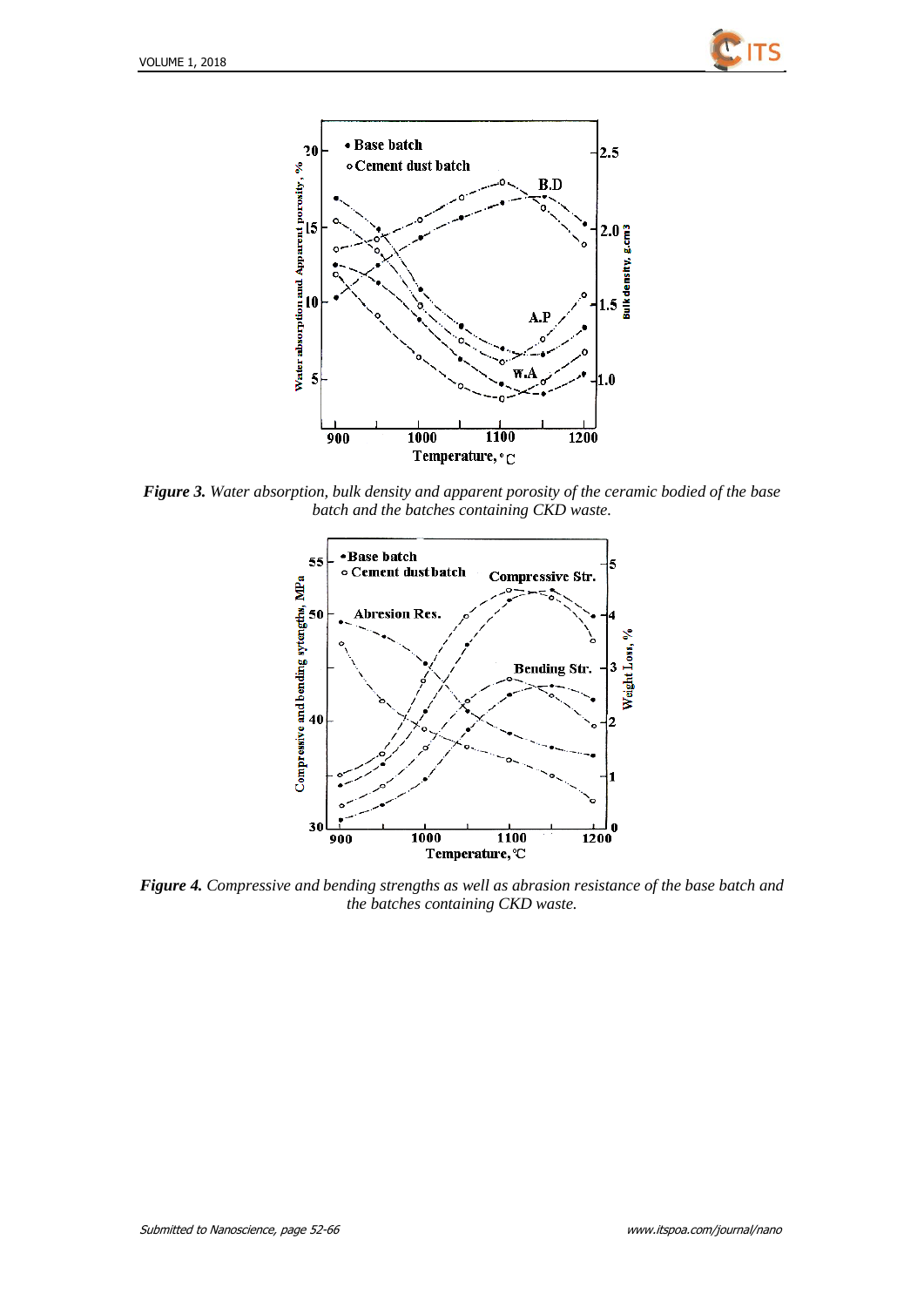



*Figure 5. Firing shrinkage and linear thermal expansion of the base batch and the batches containing CKD waste.*



*Figure 6. Chemically-combined water content of the various alumina cement pastes containing cement kiln dust waste hydrated up to 28 days.*



*Figure 7. Free lime content of the various alumina cement pastes containing cement kiln dust waste hydrated up to 28 days.*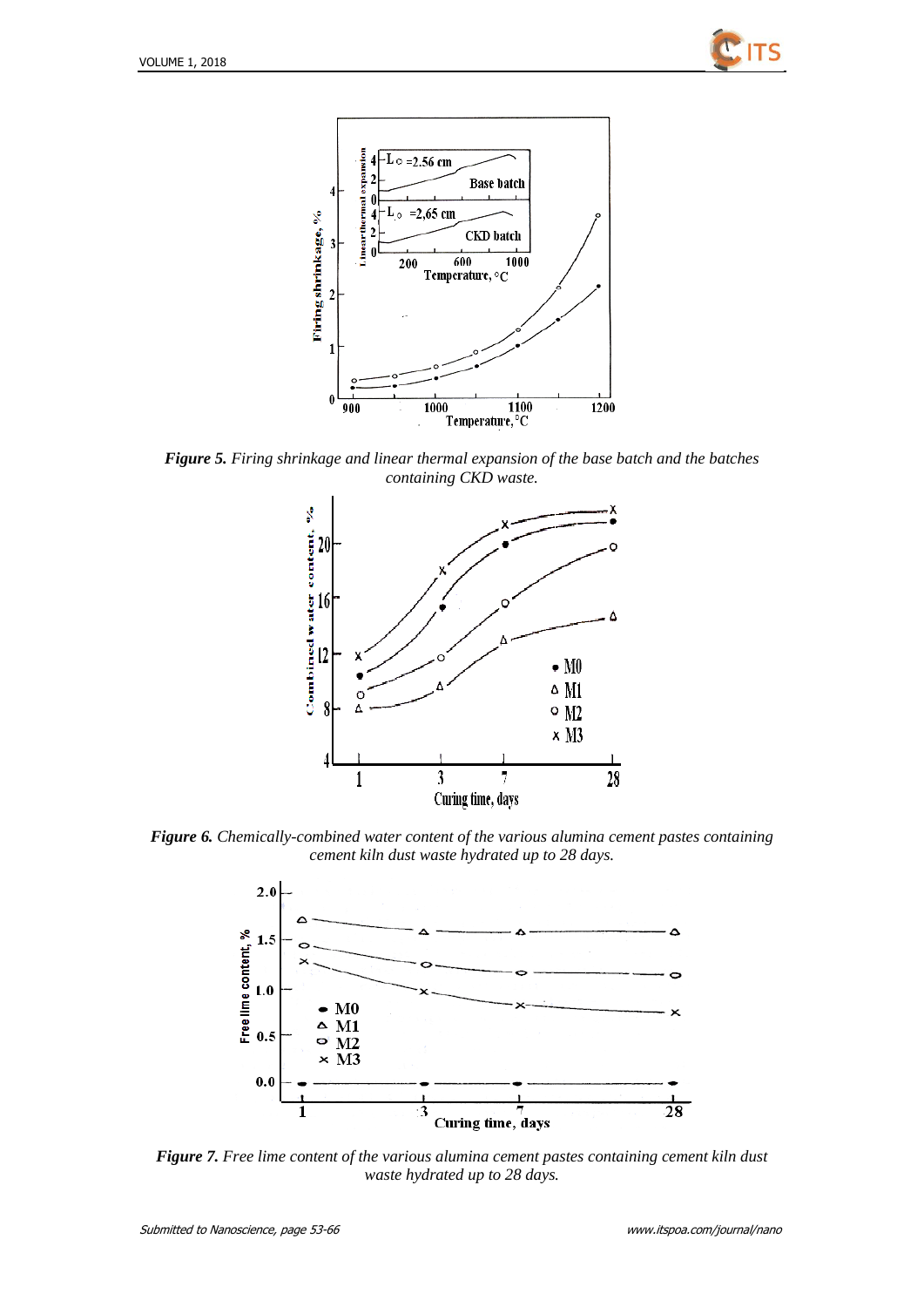



*Figure 8. Compressive strength of the various alumina cement pastes containing cement kiln dust waste hydrated up to 28 days.* 

### **6. Methods of investigation**

#### *6.1. Densification Parameters*

White ware products are known as "Vitreous" in which water absorption is less than 1 % or "Porous" in which water absorption is more than 1 % and may be reached to 18 % as in wall tiles. Generally, there are two types of pores, open and sealed pores. Open pores are voids which allow the ingress of a penetrating fluid from the surface of the article. The voids are created due the migration of gases during the drying and firing. Sealed pores are often formed during firing when bubbles of gases are frozen into the glassy matrix or when open pores are sealed by the molten material. Some clays and bodies are bloated when over fired due to the melting action of the fluxes together with the evolution of gases from such impurities as calcium sulphate, CaSO<sup>4</sup> [5-10,16,20-22,27]. Porosity is measured by comparing the volume of the pores to the volume or weight of the material itself. There two widely known expressions for porosity are "Apparent porosity" and "Water absorption". The Apparent porosity is the ratio of open pore volume to the total volume, whereas the water absorption is the ratio of the open pore volume to the weight of the test material as follows: The 1 cm diameter / 1 cm thickness disc-shaped specimens were prepared under 20-22 KN loading using a suitable piston. At first, the prepared specimens are left to dry on air for 24 hours and then at 105  $\degree$  C for another 24 hours. The dried specimens are then fired at different firing temperatures using soaking time of 1-2 hours. The used furnace must leave to cool slowly over night. The fired ceramic bodies after cooling are then subjected to densification parameters [63,64], in terms of water absorption (W. A, %), bulk density (B. D,  $g/cm<sup>3</sup>$ ) and apparent porosity (A. P, %) which could be calculated from the following relationships:

$$
W.A, % = W1-W2/W3 x 100
$$
\n(11)

B.D., 
$$
g/cm^3 = W3/W1-W2
$$
 (12)

$$
A.P., % = W1-W3/W1-W2 x100
$$
\n(13)

Where, W1, W2 and W3 are the saturated weight in air, suspended weight and the dry weight, respectively.

Darweesh [61] studied and discussed the water absorption, bulk density and apparent porosity of some ceramic batches containing different contents of CKD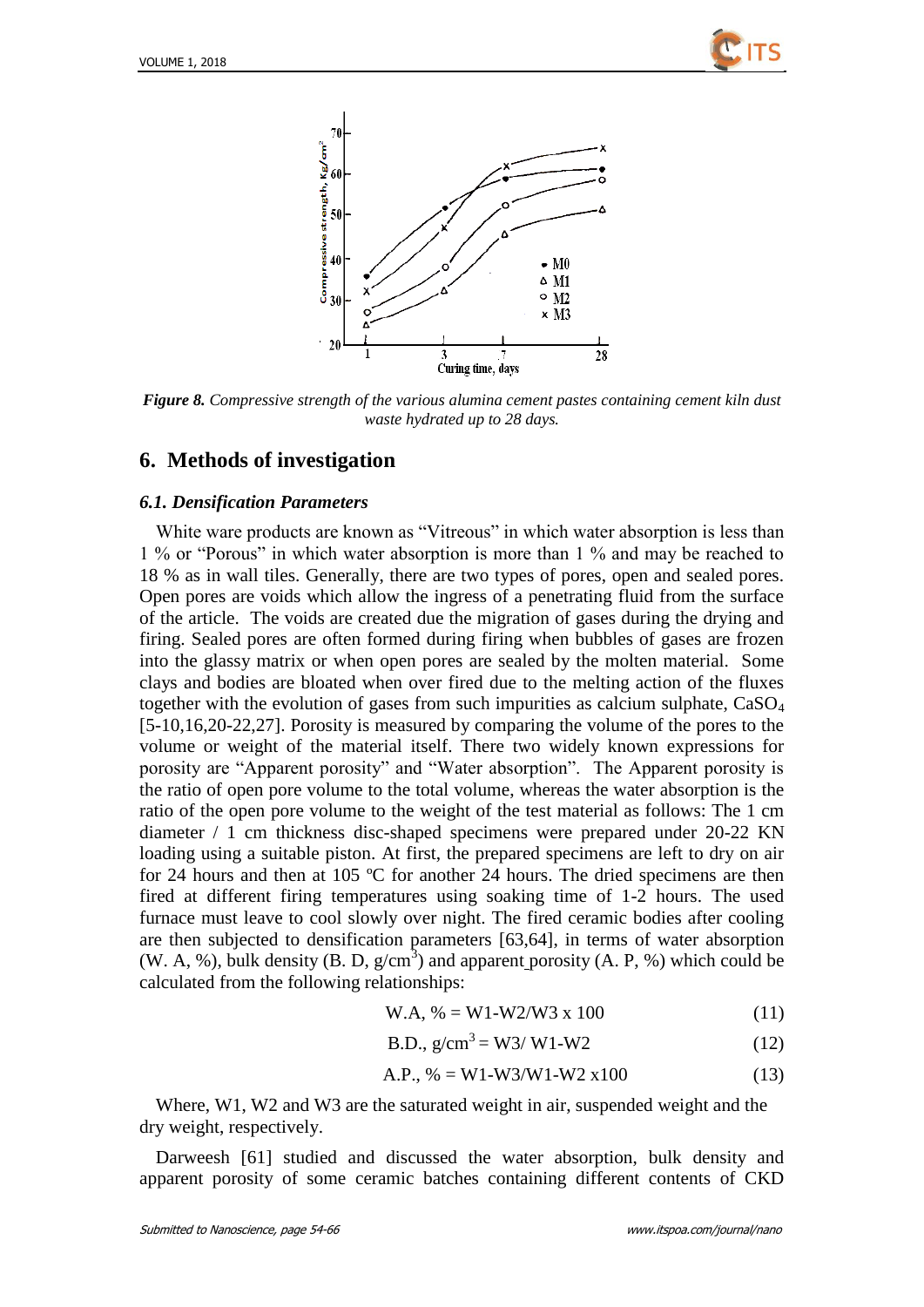

waste up to 25 wt. %. Table 4 shows the chemical composition of the starting raw materials used in this study. They reported that the water absorption and apparent porosity decreased with firing temperature up to  $1100 \text{ C}$ , but only decreased with CKD content up to 10 wt. % and then decreased with further increase of CKD content as shown of the Figs. 9 and 10, respectively, while the bulk density increased as shown in Fig. 11.

|                                | T-Clay | Feldspar | Sand  | Limestone | Homra | Leached |
|--------------------------------|--------|----------|-------|-----------|-------|---------|
| Materials                      | (TC)   | (F)      | (S)   | (L)       | (H)   | C. Dust |
| Oxides                         |        |          |       |           |       | (LCD)   |
| L.O.I                          | 9.72   | 0.67     | 1.78  | 42.63     |       | 24.51   |
| SiO <sub>2</sub>               | 53.47  | 75.37    | 93.63 | 0.08      | 58.22 | 12.84   |
| $Al_2O_3$                      | 26.78  | 13.62    | 3.64  | 0.03      | 28.25 | 1.86    |
| Fe <sub>2</sub> O <sub>3</sub> | 3.99   | 0.41     | 0.08  | 0.04      | 8.16  | 1.53    |
| CaO                            | 0.60   | 0.53     | 0.18  | 56.84     | 0.79  | 52.51   |
| MgO                            | 1.38   | ---      |       | 0.10      | 0.46  | 1.84    |
| MnO                            | 0.03   | 0.03     | 0.02  | ---       | ---   | ---     |
| $K_2O$                         | 1.18   | 5.84     | 0.14  | 0.05      | 1.46  | 1.65    |
| Na <sub>2</sub> O              | 1.15   | 3.44     | 0.17  | 0.12      | 1.32  | 0.83    |
| TiO <sub>2</sub>               | 1.12   | 0.05     | 0.16  | 0.01      | 1.34  | ---     |
| SO <sub>3</sub>                |        | 0.02     | 0.14  | 0.02      |       | 2.43    |
| $P_2O_5$                       | 0.51   | ---      | ---   | ---       |       |         |
| CI                             | ---    | 0.02     | 0.06  | 0.08      |       |         |

*Table 4 The chemical composition of raw materials, wt. %.*



*Figure 9. Water absorption of ceramic products with different CKD contents up to 25 wt. %.*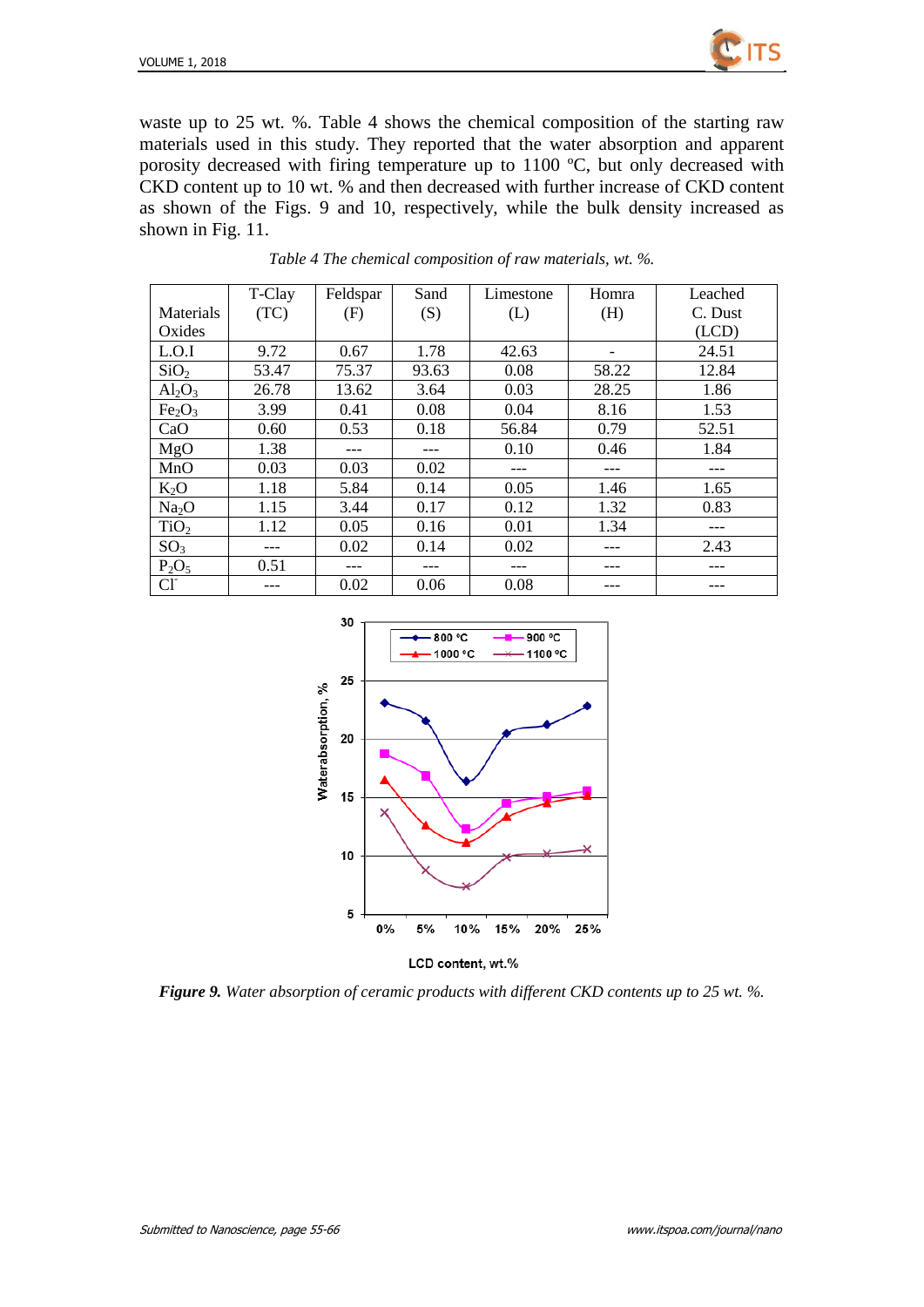



*Figure 10. Apparent porosity of ceramic products with various LCD contents up to 25 wt. %.*





*Figure 11. Bulk density of ceramic products with various LCD contents up to 25 wt. %.*

#### *6.2. Flexural or Bending Strength*

Rod-shaped specimens of the dimensions 1 x 1 x 7 cm<sup>3</sup> are prepared using water as binder under 20-22 KN loading by a suitable piston. At first, the prepared specimens are left to dry on air for 24 hours and then at 105  $\degree$  C for another 24 hours. The dried specimens are then fired at different firing temperatures using soaking time of 1-2 hours. The used furnace must leave to cool slowly over night. The fired rod-shaped specimens after cooling are then subjected to flexural or bending strength measurements [6,9,17] using the three point adjustments system (Fig. 12). The beam load was applied perpendicular to the axis of the sample. The flexural or bending strength [65-67] could be calculated from the following relation:

$$
F.S., MPa = 3PL/(2bdx10.2)
$$
 (14)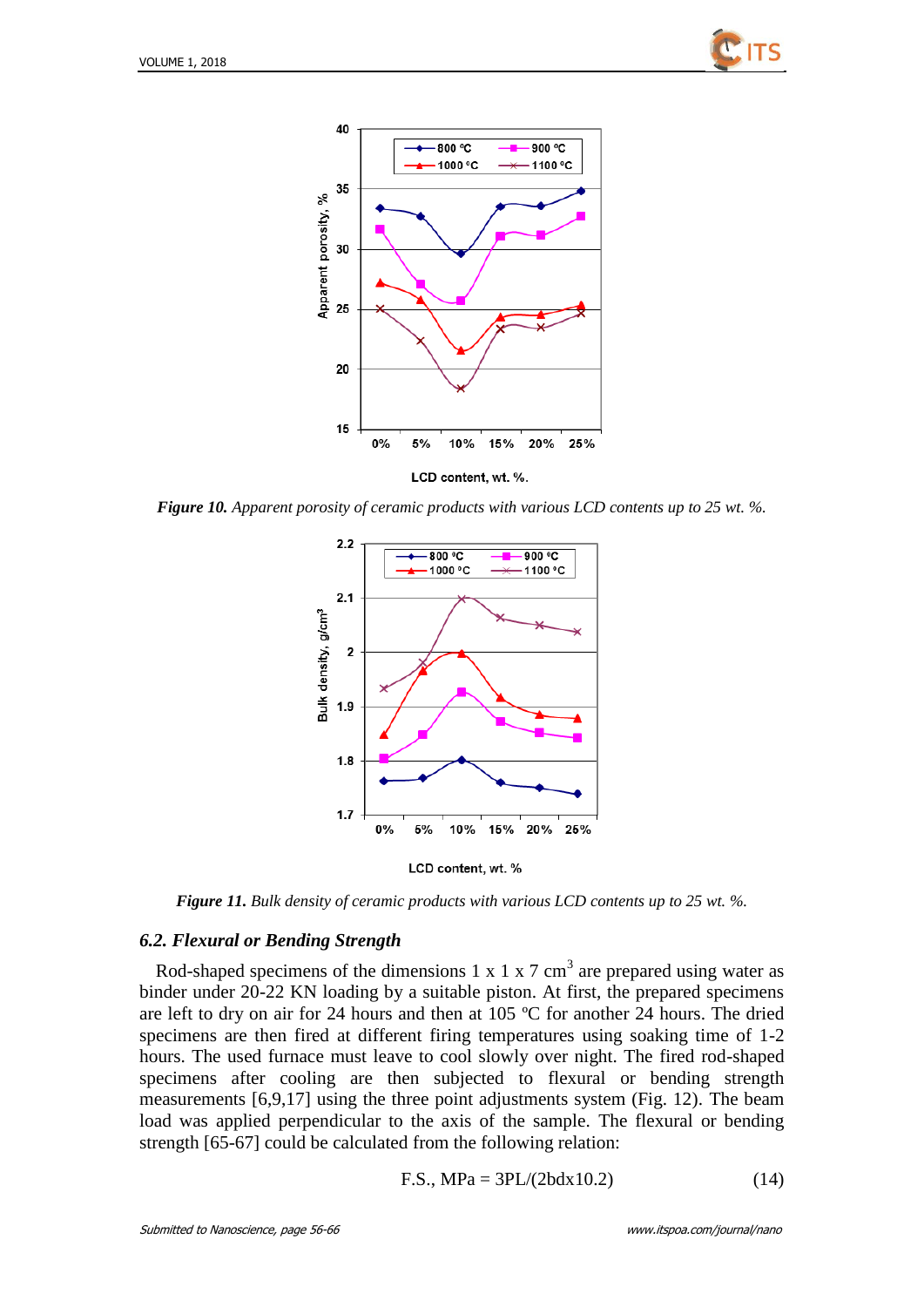

where, F.S: flexural strength, MPa, P: the load of rupture, kg, L: span or the distance between the two lower beams (5 cm), b: width of sample, cm and d: thickness of sample, cm.

Darweesh et. all [52] studied the bending or flexural strength of some ceramic batches containing different contents of CKD waste (Fig. 13). They found that the bending strength increases with firing temperature up to  $1100 \text{ C}$ , but only increased up to 10 wt. % CKD content and then decreased.



*Figure 12. Schematic diagram of the bending strength, B: beam, S: span, W: width and T: thickness.*



*Figure 13. Flexural or bending strength of ceramic products with different contents of CKD waste, %.*

#### *6.3. Body glaze*

Generally, the glaze is glass layer covered the ceramic vitreous material which is a super-cooled liquid below the point at which it might have crystallized. It is a liquid of very high viscosity due to the facts that A glass rod ultimately deformed and bends when suspended between two supports and on heating, glass softens and liquefies over a temperature range of , but does not exhibit a definite melting point. Normal solids are crystalline and have a definite arrangement of atoms and molecules. This can be shown by X-ray diffraction patterns. Glazes however, have no a definite structure, the atoms are oriented in a random network. This may be appreciated by comparing the structure of crystalline silicate minerals with glazes [7,66,68]. The unit of structure is the silicon tetrahedron this shape is dictated by the size of the atoms, on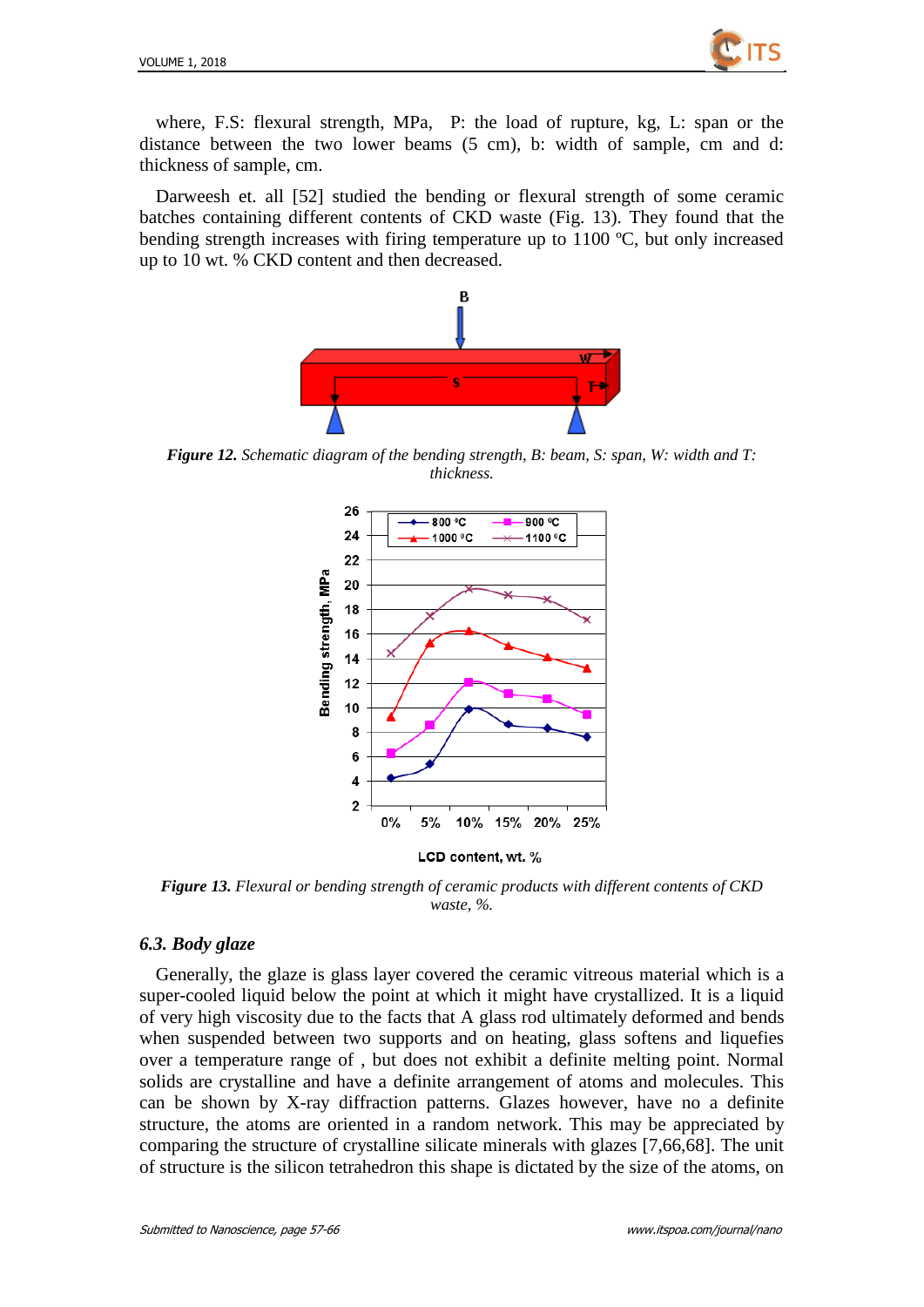

a comparative scale oxygen  $= 1.32$  and silicon  $= 0.39$ . An example of the Structure of a crystalline silicate and a silicate glass is shown in Fig. 14 which clearly indicates the difference in their structures. They have a random three-dimentional network but no units repeat it selves at fixed and regular intervals. On heating the glaze always softens over a given temperature range due to the varying amounts of energy required to detach different parts of the network which are not structurally equivalent. The interstices within the network may be filled with atoms of other elements which modify the physical properties as color, brilliance and so on. Glazes could be classified to:

- A- Lead and Leadless glazes: Lead glazes have a brilliant appearance and con be used to glost firing temperature of 1150  $\mathbb C$  above which the lead tends to volatilize while Leadless glazes have been developed and improved. Now, they have a reasonable brilliancy and firing range. However, glazes that mature below 1000  $\degree$  often have poor craze resistance. This is mainly due to the fact that high proportions of soda and potash required to give the glaze a low melting point also confer a relatively high expansion but the glaze must have a lower thermal expansion the ceramic body.
- B- B- Fritted and raw glazes: A fritted glaze often has one or more material used in its formulation which have been subjected to the fritting operation, i.e. the heating together of components to form a glass which is subsequently ground to a given particle size.
- C- Figure 13-Flexural or bending strength of ceramic products with different contents of CKD waste, %.

For a common practice, it often used two frits, i.e. Lead and Borax frits or oxides (PbO and  $B_2O_3$ ). When these oxides are fitted together, the lead does not generally reach satisfactory limits of insolubility. However, lead borosilicate can be produced satisfactory if the PbO: $B_2O_3$  ratio is carefully selected [6,7,17,66]. The glaze could be classified also due to the type of ware on which the glazes applied as for Earthern wares, Sanitary wares and Porcelain glazes. There is a wide range of glazes available within each group. This classification has been broadened to include firing and maturing temperatures noticing that in the following examples, glaze molecular formulae have been given, where the oxides have been categorized as basic, amphoteric, acidic. The sum of the basic oxide is equal to unity, where the temperatures are referred to the maturing range [5,7-10,16].

1- Majolica (900-1050 °C): [0.7 PbO +0.3 CaO] +0.15 Al<sub>2</sub>O<sub>3</sub> + [2.0 SiO<sub>2</sub> + 0.3  $B_2O_3$ ].

- 2- Earthenware (1000-1150 C-Lead glaze; [0.4 PbO+0.3 CaO+0.3(Na,K)<sub>2</sub>O] 0.25 Al<sub>2</sub>O<sub>3</sub> [2.5 SiO<sub>2</sub>+0.5 B<sub>2</sub>O<sub>3</sub>].
- 3- Leadless glaze:  $[0.55 \text{ CaO} \ 0.3 \text{ (Na,K)}_{2}\text{O}] \ 0.30 \text{ Al}_{2}\text{O}_{3} \ [3.0 \text{ SiO}_{2} + 0.8 \text{ B}_{2}\text{O}_{3}]$ .
- 4- Sanitaryware (1200-1250 °C): [0.6 CaO+0.2 (Na,K)<sub>2</sub>O+0.2 ZnO] 0.35 Al<sub>2</sub>O<sub>3</sub>  $[3.0 SiO<sub>2</sub>]$ .
- 5- Hard paste porcelain (1400 °C): [0.68 CaO+0.20 MgO+0.12 ZnO] 1.0 Al<sub>2</sub>O<sub>3</sub>  $[10.0$  SiO<sub>2</sub>].

There is a wide range of commercially coloring agents or stains which are used extensively in the ceramic industry. White wares may be decorated using coloring oxides in different ways as: Colored bodies: Colored slips (engobes), on glaze, Under-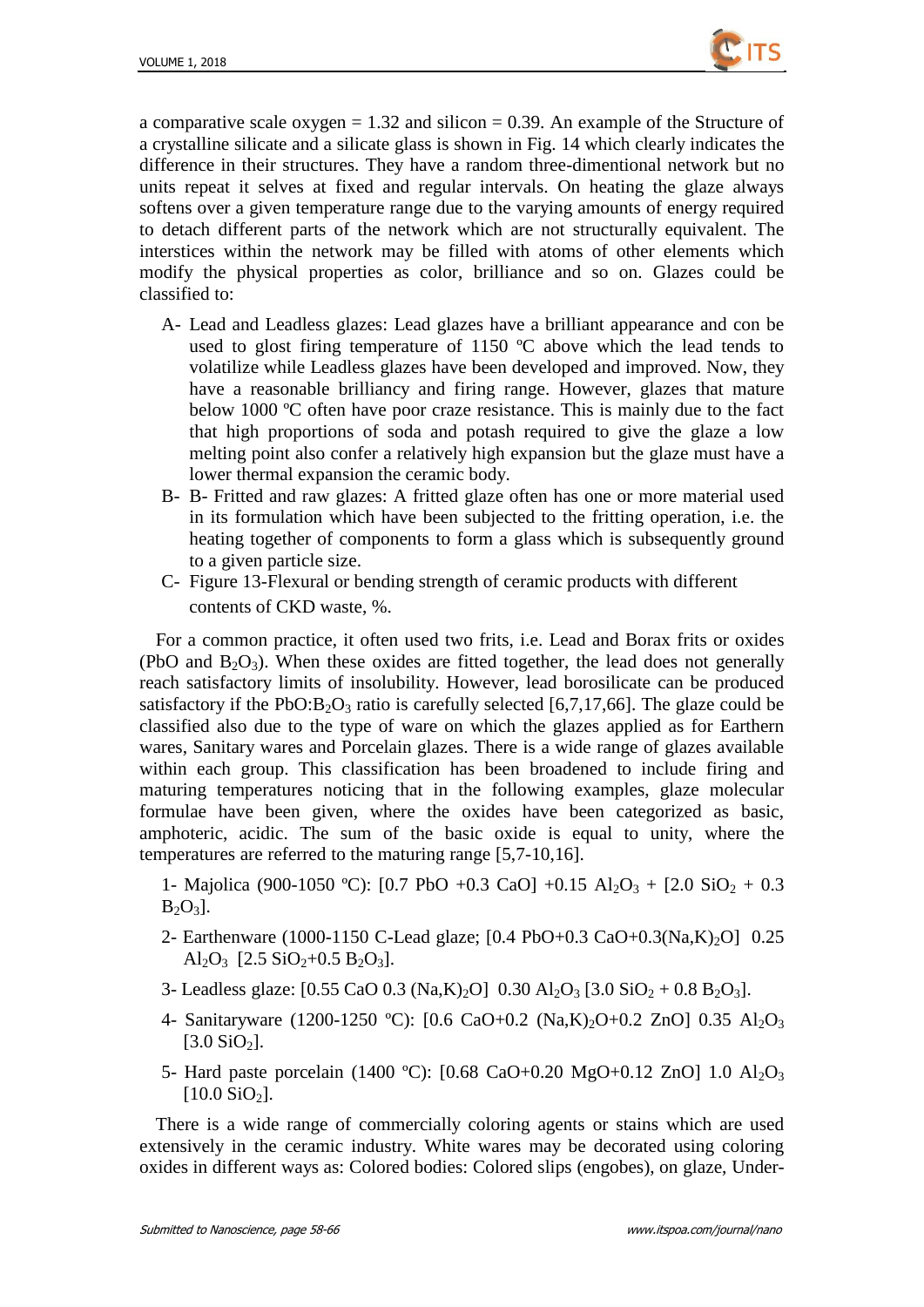

glaze and in glaze. Colored bodies and slips have a few percent of the desired color added to the bulk mix during preparation in the slip house. The major disadvantage of using colored bodies is that shading of wares may take place. A ceramic color seldom consists of simply a coloring oxide or compound. This fact is understood by considering the following cobalt blue color known as "Royal blue" or "Maz blue" [5,9,16]. Cobalt oxide 45 %, Whiting 10 %, Flint 18 %, Alumina 5%, Feldspar 22 %. The color may be analyzed in terms of the function of its components. Cobalt is the basic coloring compound giving the intense blue color. Whiting acts as a modifying agent that modified the blue color to give special blue tint and stability. Flint and alumina act as diluents, i.e. as filler giving a slightly weaker but more stable color. Feldspar which acts as a flux is helping in the sintering of the color components during the calcination process noticing that the und glazed colors need about 5 % flux, but on glaze colors need about 70 %. Ceramic colors are usually prepared to fix and carefully control specifications even so, it is difficult to produce decorative wares of consistent quality on a commercial scale. It must always remember that the final color depends mainly on the composition of the glaze, firing temperature and kiln type. These are very important particularly in sanitary ware industry, where the finished product can be sold to an exact standard color while vitreous sanitary ware is generally colored with opaque pastel glazes which have to match other colored fittings, in the cloak or path rooms manufactured from quite different materials. The metamerism phenomena must be taken into consideration which is two color samples may appear to match, under a given illumination, even though their spectrophotometric curves are not the same (Fig. 15). So, the sanitary wares colored glazes are formulated from a color and compatible base glaze to an exact specification. If a different illuminant is used, the samples may no longer match where the perceived color depends essentially on the illuminant and the reflection curve at the surface [5,6,10,17]. The color specification by CIE system gives the chromaticity values or coordinates x, y and Y where these values may be used in conjunction with the CIE chromaticity diagram (Fig. 16).



*Figure 14. Structure of crystalline silicate and silicate glass.*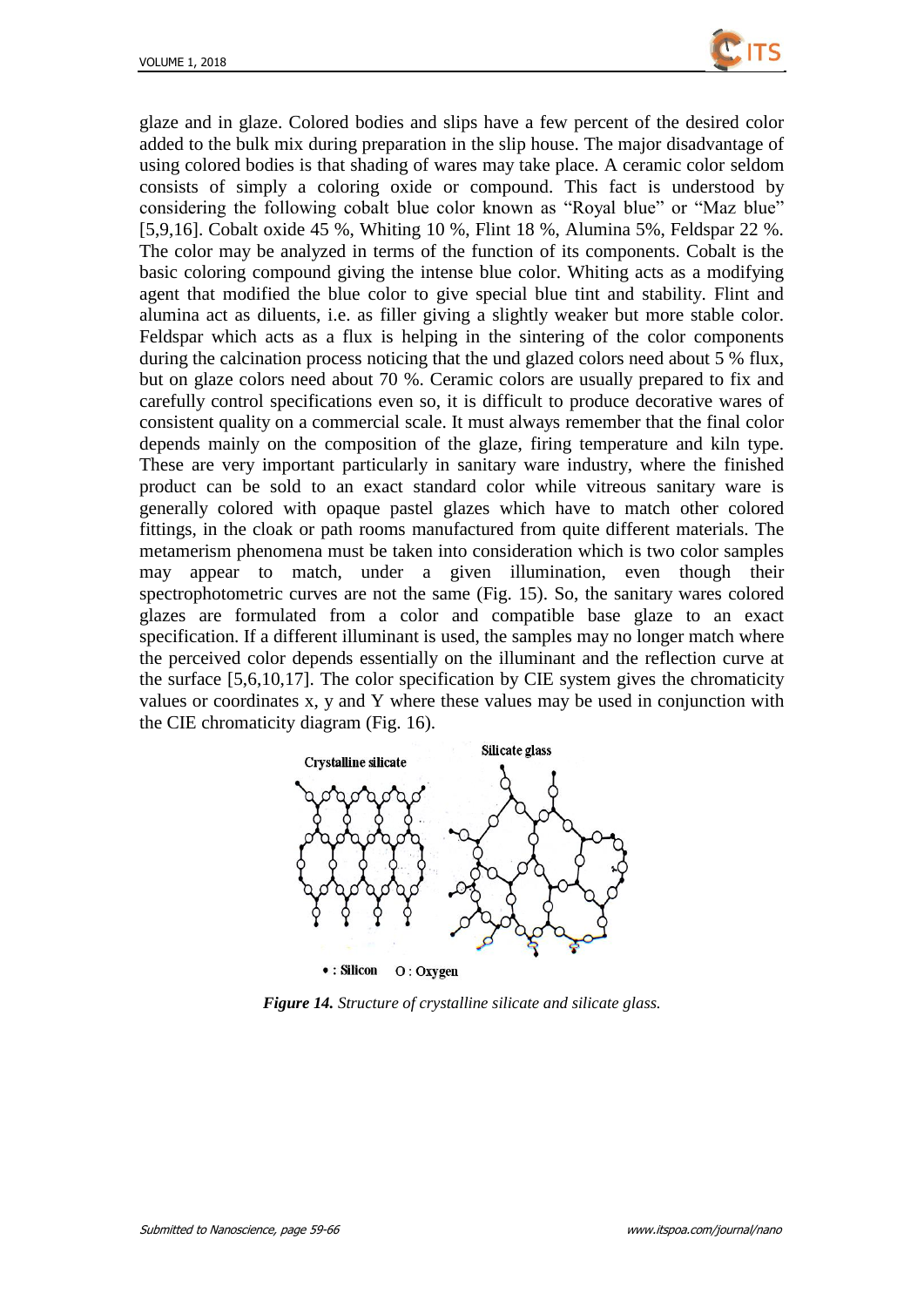



*Figure 15. The metamerism curves of ceramic products.*



*Figure 16. The CIE chromaticity diagram.*

#### *6.4. Thermal expansion*

The difference between the contraction of the ceramic body and the glaze during cooling often causes some faults. The thermal behavior or expansion of ceramic products during firing can be measured by using "Ortom Automatic Dilatometer". In this type of instruments, the temperature can be controlled in the range of 0.2-10  $\mathbb{C}/\text{min}$  and the rate of heating is 3-5  $\mathbb{C}/\text{min}$ . Darweesh [16] investigated the thermal behavior or expansion of some ceramic composites containing 0, 5, 10, 15, 20 and 25 wt. % cement kiln dust waste (CKD) using the "Orton Automatic Dilatometer" to throw light on the behavior of the samples on heating. Table 5 and Fig. 17 illustrate the coefficient of linear thermal expansion as a function of CKD content and its effect on the thermal expansion of ceramic products containing it. He found that the coefficient of linear thermal expansion decreased with the increase of CKD content up to 25 wt. %. The equipment (Fig. 18) in its fully automated form is a direct reading dilatometer which plots the percentage of expansion against temperature. Specimens between from 55 to 80 mm can be accommodated. The silica correction is added automatically and after the initial setting up the instrument requires no supervision. The Dilatometer is also available in a hand-operated form and the following test procedures relate to this less sophisticated instrument. The test piece with parallel ends is preheated to 900  $\mathbb{C}$ , cooled and then pushed along the silica tube using thrust rod till it contacts the silica stopping disc. The dial gauge is firmly clamped into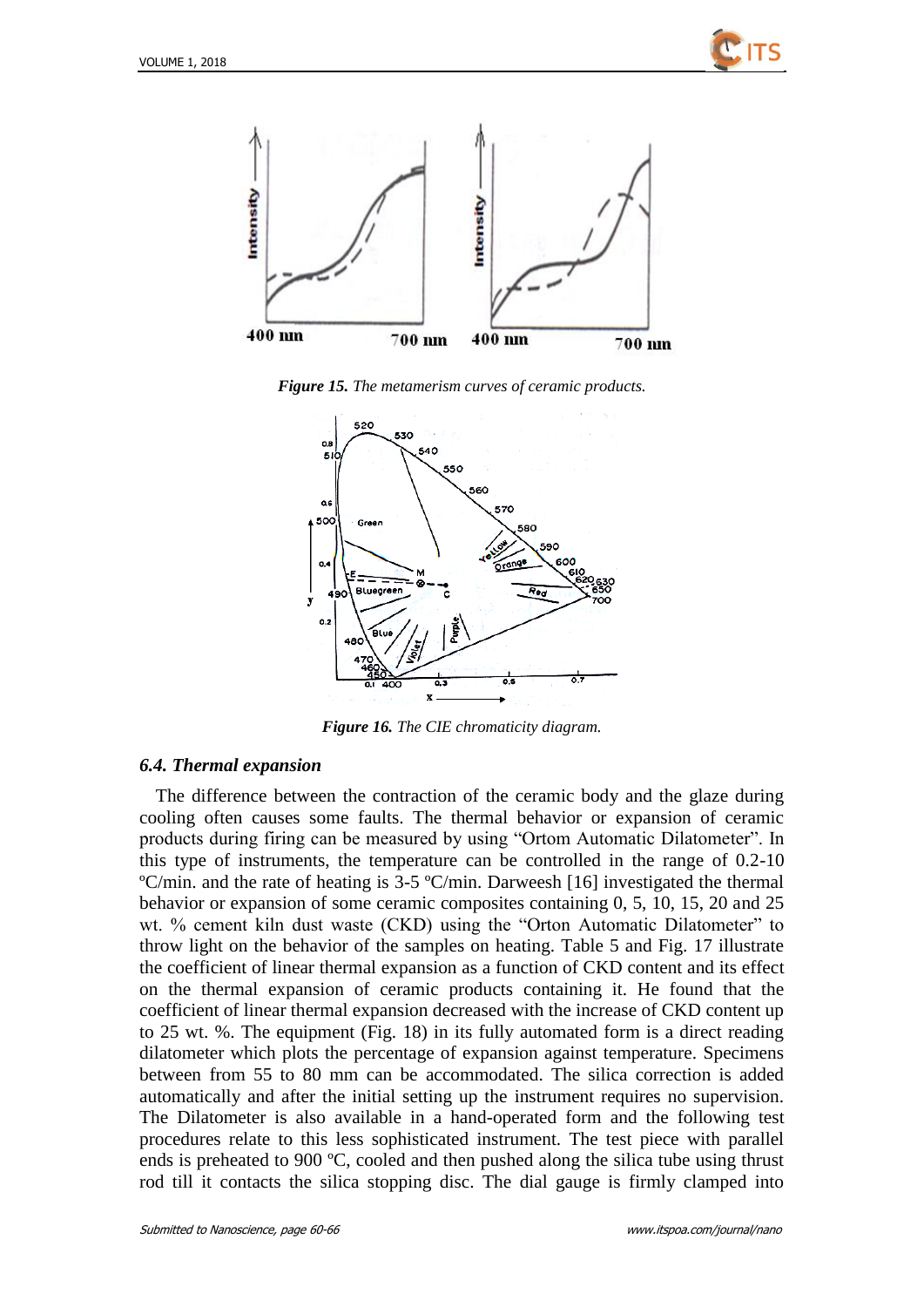

position and the needle adjusted so that a slight pressure is exerted on the thrust rod. The outer ring on the dial gauge is moved to zero reading. The thrust rod should move quite freely within the silica tube. The base of the apparatus should be gently tapped till the dial gauge gives a consistent zero reading. Fig. 19 shows the typical thermal expansion of earthenware body and low sol glaze, where at 500  $\degree$  the thermal expansion is 0.38 % and 0.32 % for body and glaze, respectively. The difference of expansion is 0.06 %.

| Table 5. The coefficient of linear thermal expansion as a function of CKD content and its effect |  |                                               |  |  |  |
|--------------------------------------------------------------------------------------------------|--|-----------------------------------------------|--|--|--|
|                                                                                                  |  | on the thermal expansion of ceramic products. |  |  |  |

| CKD,  | Coeffecient of linear thermal |
|-------|-------------------------------|
| wt. % | expansion, $\alpha/k$         |
|       | $8.731 \times 10^{-6}$        |
|       | $8.492 \times 10^{-6}$        |
|       | $8.049 \times 10^{-6}$        |
|       | $7.145 \times 10^{-6}$        |
| 20    | 6.382 x $10^{-6}$             |
|       | $6.120 \times 10^{-6}$        |



*Figure 17. The coefficient of linear thermal expansion as a function of CKD content and its effect on the thermal expansion of ceramic products.*



*Figure 18. Thermal expansion apparatus (A: Slate base, B: Silica tube, C: Stopping disc, D: Fused silica rod, E: Invar extension rod, F: Dial gauge, G: Furnace, H: Test specimen.*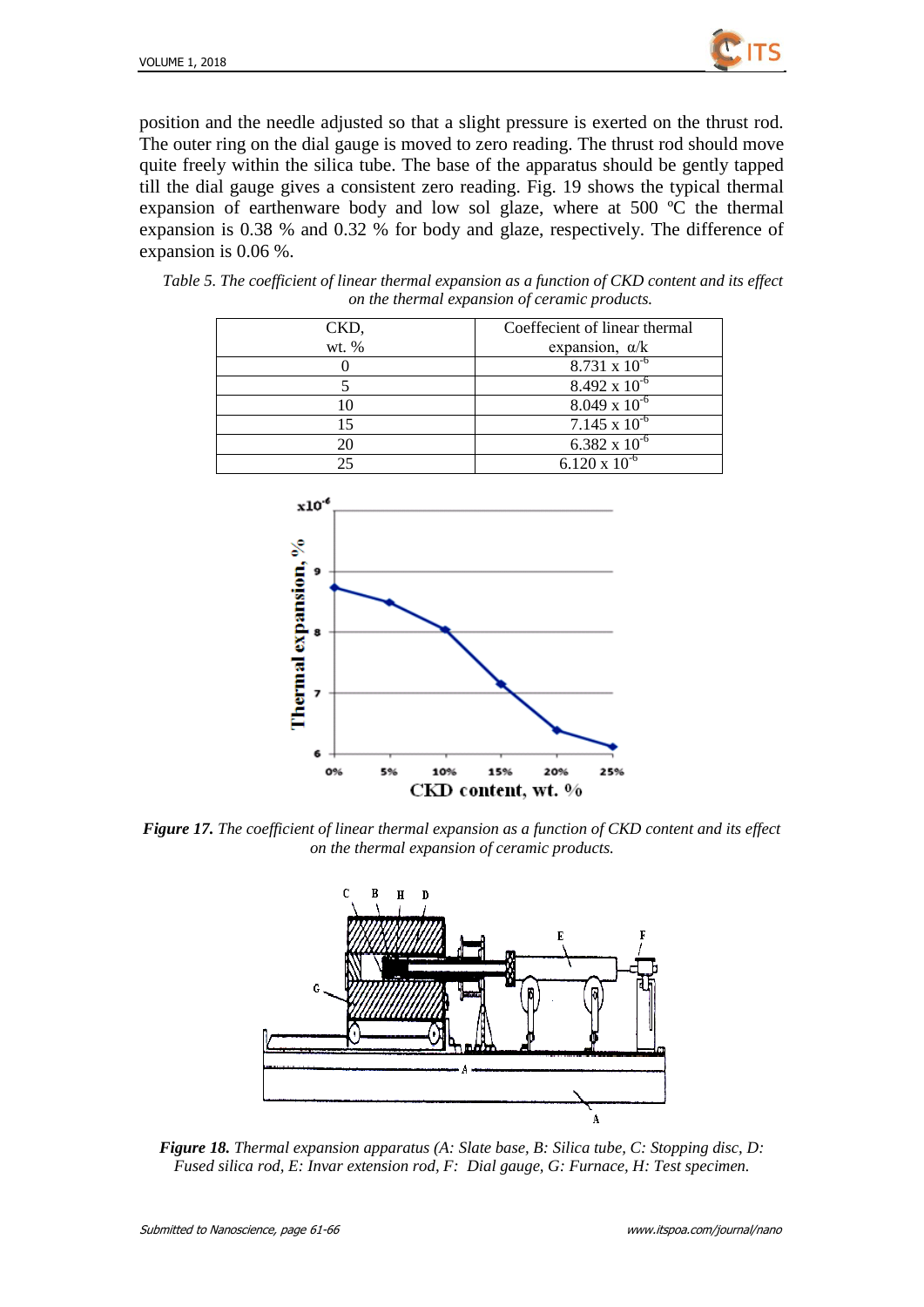



*Figure 19. Thermal expansions of earthen ware body and glaze.*

### **7. Conclusion**

From the current review article it could be concluded that using of nanoparticles of ceramic materials as clay, limestone, quartz, feldspar and others achieved better results specially the mechanical strength like tensile and bending strengths than those of the normal or traditional particles. The crystals of the resulting ceramic units or products are sharp and well developed. The morphology or the external appearance of the fired units is well defined.

## **Conflicts of Interest**

The author declares that there is no conflict of interest regarding the publication of this article.

### **References**

- [1] Abdel-Razek Khalil, A., (2012). "Advanced Sintering of Nano-Ceramic Materials". Ceramic Materials - Progress in Modern Ceramics.
- [2] Fesenmaier, K. "Ceramics Don't Have To Be Brittle". CalTech. Retrieved 11 September 2014.
- [3] Fesenmaier, K. "Made-to-Order Materials". Caltech. Retrieved 5 September 2013.
- [4] Nissan, B., (2014). "Nanoceramics in Biomedical Applications". MRS Bulletin 29 (1): 28–32.
- [5] Singer, F. and Singer, S.S., "Industrial Ceramics", 2nd Edn. Leipziger, Druchkaus, GDR, 1971.
- [6] ASTM- Specification, C326-32-76, 1980 "Standard Test Method for shrinkage of ceramic white ware clays after drying and firing", Part, 17: 266-267.
- [7] Rayan, R.W. and Radford, C., "White wares production, testing and quality control", 1st Edn. The Institute of Ceramics, Pergamon Press. Oxford, New York, Beijing, Sedney, Frankfurt, Sao Paulo, Tokyo, Toronto, 1987.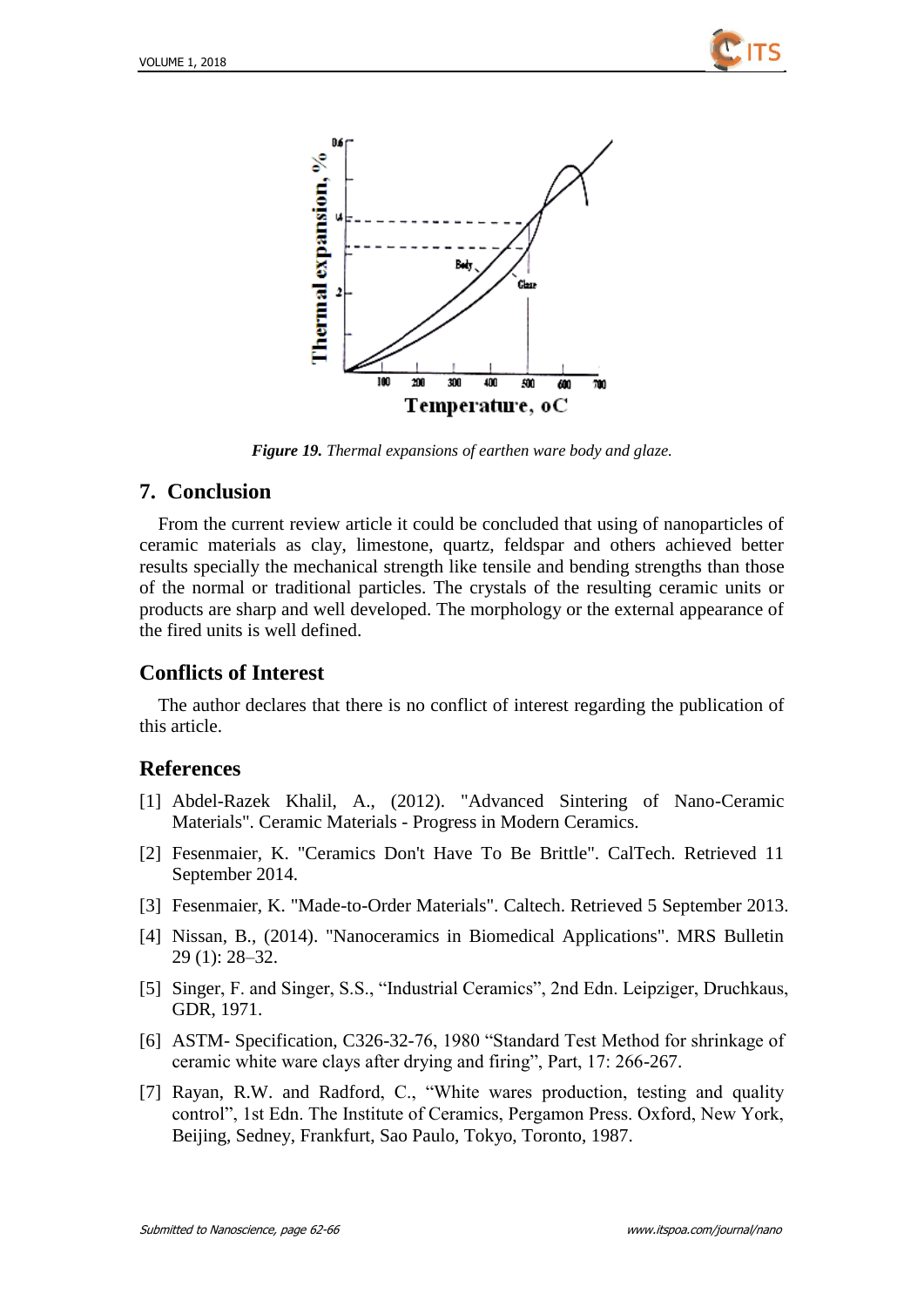

- [8] Drews, M., "Wall and floor tiles", Ceramic Monographs 2.4.1. Verlag Schmid GmbH, 1983.
- [9] Rayan, R.W., "Properties of ceramic raw materials", 2nd Edn. Pergamon Press, 1978.
- [10]K. Sobolev, K. and Ferrada-Gutiérrez, M., "How nanotechnology can change the concrete", world: Part 1, Am Ceram Soc Bull, 84 (10) (2005), pp. 14–17.
- [11]Schulle, K.H., "Reactions between Mullite and glassy phase in Porcelains", Trans. Brit Ceram.Soc. , 63, 103, 1964.
- [12]Kisel, I.I., Strodyreva, G.V. and Demidovisch, V.B., "Possibilities of using local clay in manufacturing floor tiles", Steklo, Sitally Silik, 1980.
- [13]Danto Co. Ltd. "Decorative tiles", Jpn. Kokai, 79/70, 250, Jan. 14, 1979.
- [14]Vauequelin, M.; Gault, C. and Boch, B., "Reheology of clay mixture ceramic bodies", Ind. Ceram. 744, 736-740, 1980.
- [15]Fiori, C. and Fabbri, B., "Granite containing bodies for the production of Stoneware tiles", Res. Inst. Ceram. Techn. National Res. Council, Faenza, Italy, InterCeram 32, 1, 21-22, 1983.
- [16]Darweesh, H.H.M. "Utilization of Cement Kiln Dust in Ceramics to minimize Environmental Pollution", M. Sc. Thesis, Inst. Environmental Studies and Researches, Ain Shams Univ. Oct. 1992.
- [17]Mostafa, M,Z. and Darweesh, H.H.M., "Preparation of ceramic floor tiles containing local waste of cement kiln dust", The 8th SIMCER Intern. Symposium on "Ceramics", RIMINI (Italy)-Exhibition Centre, Nov. 10-12, 1992.
- [18]Todor, D.N., "Thermal analysis of minerals", English Edn., Abacus Press, 1972.
- [19]Mostafa, M.Z. and Darweesh, H.H.M., "Mechanical properties of ceramic floor tiles containing local waste of cement kiln dust", The 8th SIMCER Intern. Symposium on Ceramics, Rimini (Italy)-Exhibition Centre, Nov. 10-12, 1992.
- [20]kingery, W.D.; Bowen, H.K. and Uhlmann, D.R., "Introduction to Ceramics", 2nd edn., john Wiley and Sons, New York, London, Sydney, Toronto, 361, 594, 1975.
- [21]Tseng, T.Y. and Nalwa, H.S. (eds.,) Handbook of Nanoceramics and Their Based Nanodevices, Volume 1-5, American Scientific Publishers, Los Angeles, CA (2009).
- [22]G. Jackson "Introduction to white wares", Elsevier Publishing Co., 1st Edn. 1969.
- [23]Chiang, Y.M. Birnie, D.P. and Kingery, W.G., "Physical Ceramics Principals for Ceramic Science and Engineering", 3rd Edn., John Wiley and Sons, Lehigh Press. Inc., USA, 1997.
- [24]Konta, J., "Properties of ceramic raw materials", Ceramic Monograph 1.1.4. Verlag Schmid G.m.b.H., 1981.
- [25]Grim, R.E. "Clay Mineralogy"McGraw Hill, NewYork, 1962.
- [26]Schuller, K. H. and Jager, H., "The chemistry and properties of feldspar and their effects in porcelain" Ber. Dt. Keram. Ges., 56, 29, 1979.
- [27]Kashlyak, L. L. and Kareev, Yu.B., "Production of tiles for floor and Façade tiles in the Leningrad Ceramic Products Plant", Keram from St.8, 10, 1978.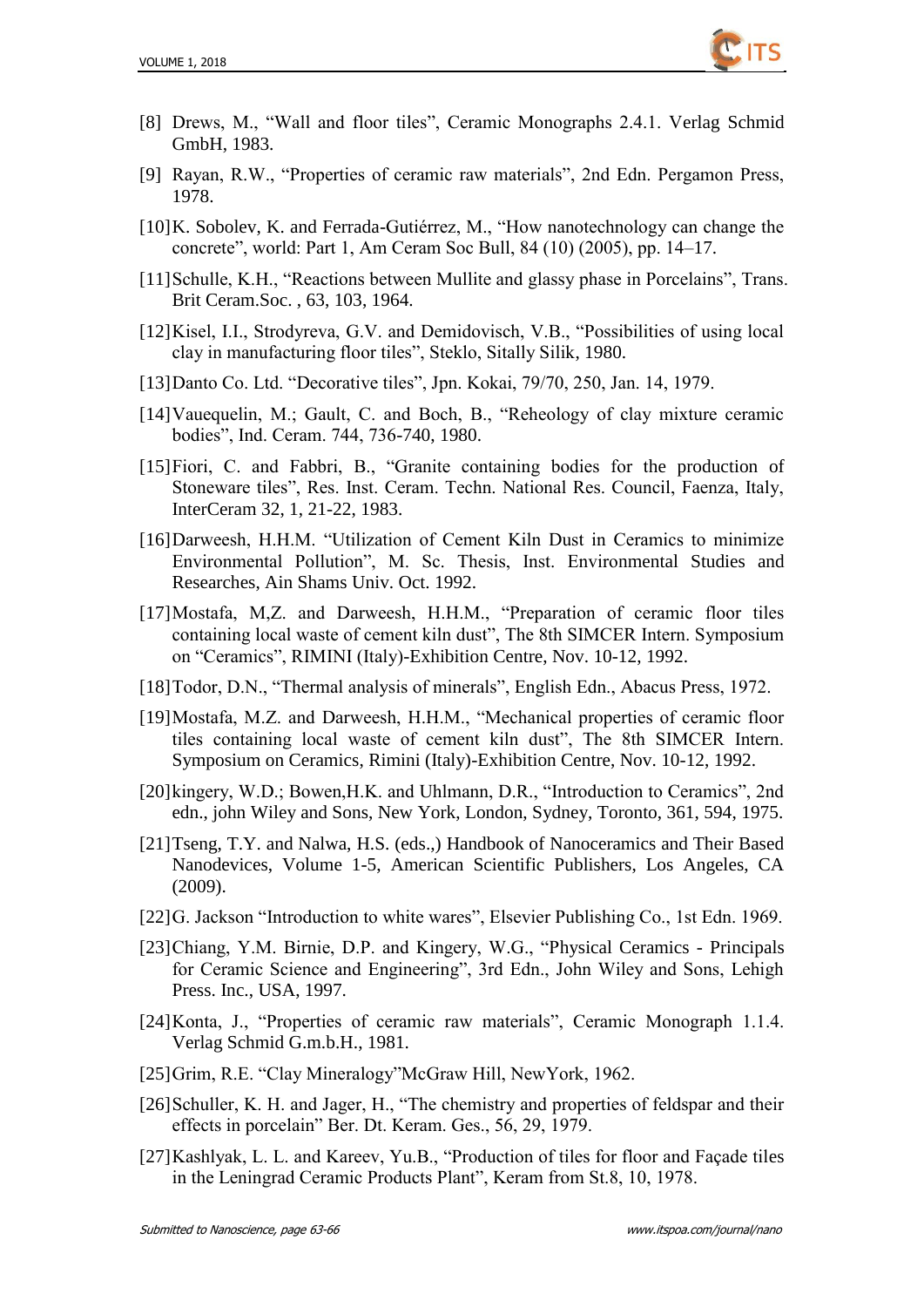

- [28]Darweesh, H.H.M. and El-Din, M. N., "Characterization of some Egyptian Granites and Marbles as dimensional stones" Bull. NRC, Egypt, 25, 4, 2000, 323- 339.
- [29]Bacanac, M. and Babic, M., "Materials for ceramic tiles with a backing temperature of 1080 Cand use of Trokyte", Technika, Belgrade, 39, 4, 1984, 1-5.
- [30]Belous, K. P.; Kushel, M.I.; Evplov, Yu.N. and Ohkrimenco, G.M., "Effects of technological factors on the strength of ceramic materials", Inst. Probl. Prockn. , Kiev, USSR, 2, , 1989, 42-49.
- [31]watchman, J. B., "Mechanical properties of ceramics-An introductory Survey", Ceram Bull., 46, 1967, 756-762.
- [32]Warshow, S. I. and Seider R., "Comparison of strength of triaxial porcelains containing alumina and silica", J. Amer. Ceram; Soc., 50, 1967, 337-342.
- [33]Genin, G., "Influence of Quartz on the strength of porcelain", Stekelo. Keram., 15, 35, 1958.
- [34]Kalnin, I. L. "Strength and elasticity of Whitewares-Part I; Relation between Flexural strength and elasticity", Ceram. Bull., 46, 1174, 1967.
- [35]Kalnin, I. L.; Cucka, P.; Warshow, S. I. and Seider, R. "Strength and elasticity of Whitewares", Ceram. Bull., 47, 498, 1968.
- [36]Mortel, H. "Porcelains for fast firing", InterCeram, 3, 65, 1977.
- [37]Giomlem, K. and Lyng, S. "Anorthosite as a ceramic raw material-Part II; Anorthosite for tile manufacture", Trans. Brit. Ceram. Soc. 73, 139, 1974.
- [38]Joachim, S.; Manfred, S. and Peter, T., "Ceramic composition for light-colored gehlinite-free glazed earthenware tiles", VEB kombinat Fliesen and Sanitaerkeramic "Kurt Buerger", Ger. (East), DD 205, 883, CI CO 4B33 /00, Jpn. Jan, 11, 1984.
- [39]Budnikov, P. P., "The technology of Ceramics and Refractories", Edward Arnold Publishers Ltd., London, 1964.
- [40]El-Alfi, E. A.; Radwan, A. M. and Darweesh, H.H.M., (2004), "Effect of sand as non-plastic material on ceramic properties of clay bricks" InterCeram (Intern. Cer. Review), 53, 5, 330-333.
- [41]H. H. M. Darweesh, H. M. Awad and A. Tawfik (2011) "Red Bricks from Dakhla Formation Clay - Tushka area-Incorporated with some Ind. Wastes or byproducts" Industrial Ceramics, Italy, Vol. 31, No. 3, 201-207.
- [42]Darweesh, H. H. M. and El-Meligy, M. G., (2014) "Non-conventional lightweight Clay bricks from homra and kraft pulp wastes", J. Chemistry and Materials Research Vol. 1, No. 4, 1-7.
- [43]Aggarwal, P. S.; Lele, R. V. and Sen, S. K., "utilization of fly ash for making wall tiles", Central Glass and Ceramic Res. Inst. Calcotta, 700 012 India, Cent. Glass Ceram. Res. Inst. Bull., 27 (1-2), 1980.
- [44]Khrundzh, A. V. and Babushkin, V. I., "State Reginal electric power plant wastes used for the manufacture of ceramic tiles", USSR, Steklo, Keram. 3, 1983, 6-8.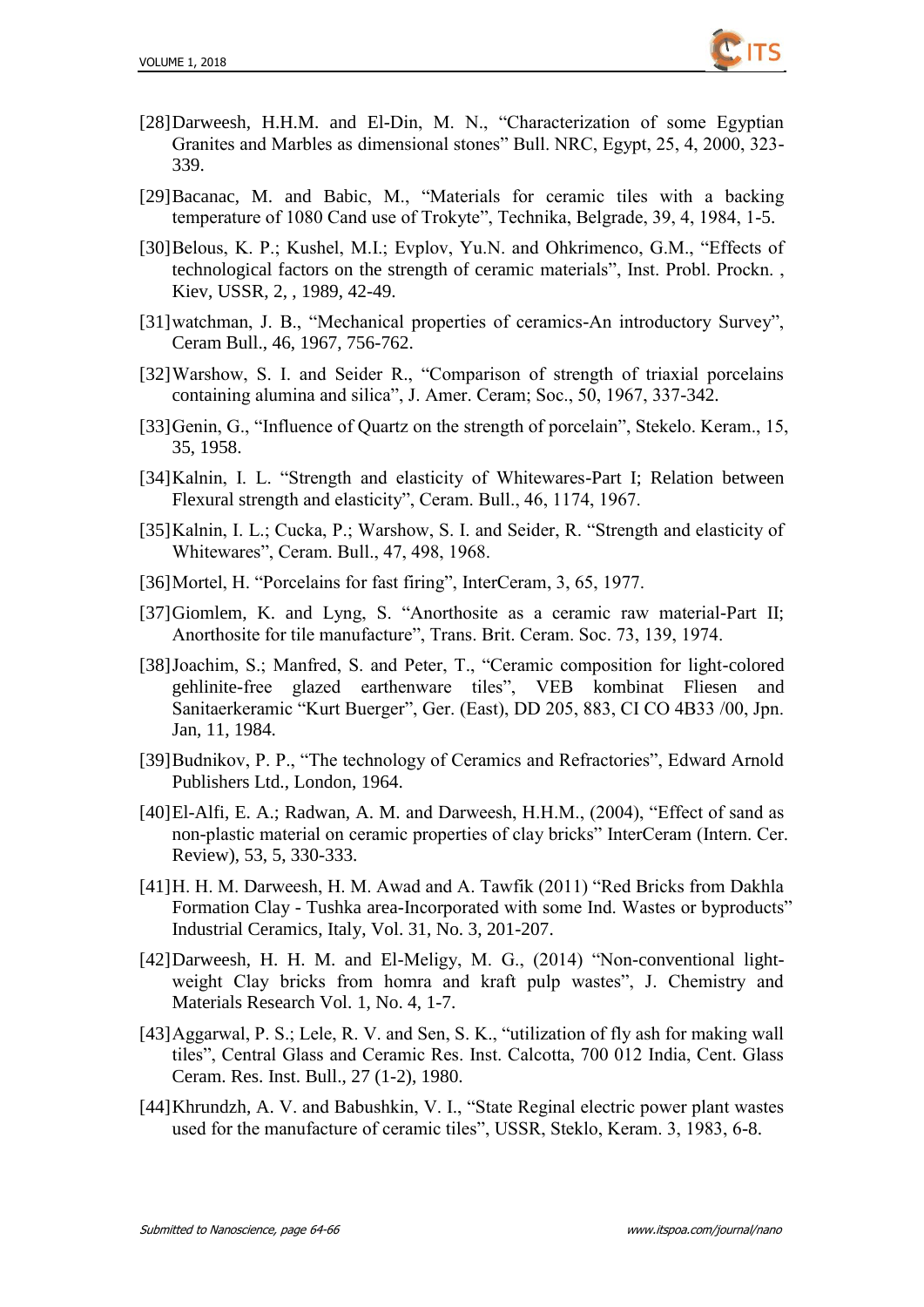

- [45]Hou, P., Qian, J., Cheng, X., Shah and S. P. (2015). "Effects of the pozzolanic reactivity of nano SiO2 on cement-based materials". Cem. Concr. Compos., vol. 55, 250-258. DOI: 10.1016/j.cemconcomp.2014.09.014.
- [46]Keskinateş, M., Felekoğlu, K. T., Felekoğlu, B. and Gödek, E. (2016). "Çimento Esaslı Lifli Kompozitlerde Su/Çimento Oranı ve Mineral Katkı Türünün Çoklu Çatlak Davranışına Etkisi". Deu Muhendis. Fak. Fen ve Muhendis., vol. 18, no. 54, pp. 440–440.
- [47]Ibrahim, D. M. M.; Abdel-Fattah, W. I. and Nour, F., "Air-cooled blast furnace slag as a fluxing material in the Ceramic Industry", Ber. Dt. Keram. Ges. 57, 9-10, 1980, 187-194.
- [48]Pinalova, D.; kukushiva, M. and Belchev, K., "Wastes from Coal benefication for effective manufacture of ceramic products", Stroit. Mater. Silik., 25, 6, 1984, 14- 15.
- [49]Anlagenbau, A., (1984), "Ceramic tiles", GmbH, Ger. Offen. DE 3 313, 594 (CI. CO 4B33/34), Oct., 18, 1984. Chem. Abst. 102:49975 k, 1995.
- [50]Saltyvskaya, I. M., (1984), "Use of chemical industry byproducts for the manufacture of ceramic tiles", (Khar'k. Inzh.-Ekon. Inst. Khakov, USSR). Steklo Keram, 9, 19-20. Chem. Abst. 102: 30662j, 1985.
- [51]Pitskhelauri, I. A.; Lomidze, N. M.; Chkheidze, K. S.; Sakandlidze, A. A. and Zambakhidze, N. P., (1987), "Raw mixtures for producing ceramic wall articles", Tbilisi State Academy of Arts, USSR, Su 1, 357, 392 (C1./ CO 4B33/00), Dec. 7, 1987. Chem. Abst. 108: 100003v, 1988.
- [52]Darweesh, H.H.M.; Wahsh, M.M.S. and Negim, E.M., (2012) "Densification and Thermomechanical Properties of Conventional Ceramic Composites Containing Two Different Industrial Byproducts", Amer.-Eurasian Journal of Scientific Research, 7 (3), 123-130.
- [53]Mukhamedzhanov, M.T.; Palvanov, V.P.; Irkahodzhaeva, V.P. and Toirova, M.Kh., (1990), "The use of mining tailings in the manufacture of ceramic tiles", Inst. Sredazuiprotsvtmet, Almalyk, USSR, Kompleksen. Ispol'z. Miner.Syr'ya, 11, 82-84. Chem. Abst. 114: 212495n, 1991.
- [54]Moroz, B.I.; Gumenyuk, A.E.; Mel'nekov, V.M. and Trubachov, V.I., (1990), "Bodies for the manufacture of ceramic tiles", USSR, Stroit. Mater. Konstr., 2, 17. Chem. Abst. 114: 10710y, 1991.
- [55]Keijiro, S.; Takashi, O.; Yoshifumi, K.; Yoshiyuki, O.; Masaru, T. and kozo, M., (1991) "Manufacture of ceramics containing Portland cement", Sumitomo Cement Co. Lmt., Jpn. Kokai, Tokyo Koho JP, o3, 215, 350 [91, 215, 350](C1. CO 4B35/16). Chem. Abst. 115: 285800p, 1991.
- [56]Abdel-Fattah, W.I. and Nour, F.A., "Utilization of electrostatic precipitator dust in borcelain", XIII- Silicon, For silicate Industry and Science Conferences, Budapest, June, 1981.
- [57]Abdel-Fattah, W.I.; El-Didamony, H. and Taha, A. S., "Synthesis and thermal characteristics of Ca rich phases", TIZ-Fachberichte, 106, 5, 1982, 351-354.
- [58]Abdel-Fattah, W. I. and El-Didamony, H.,", Thermal investigation on electrostatic precipitator kiln dust", Thermochimica, Acta, 51, 1981, 297-306.